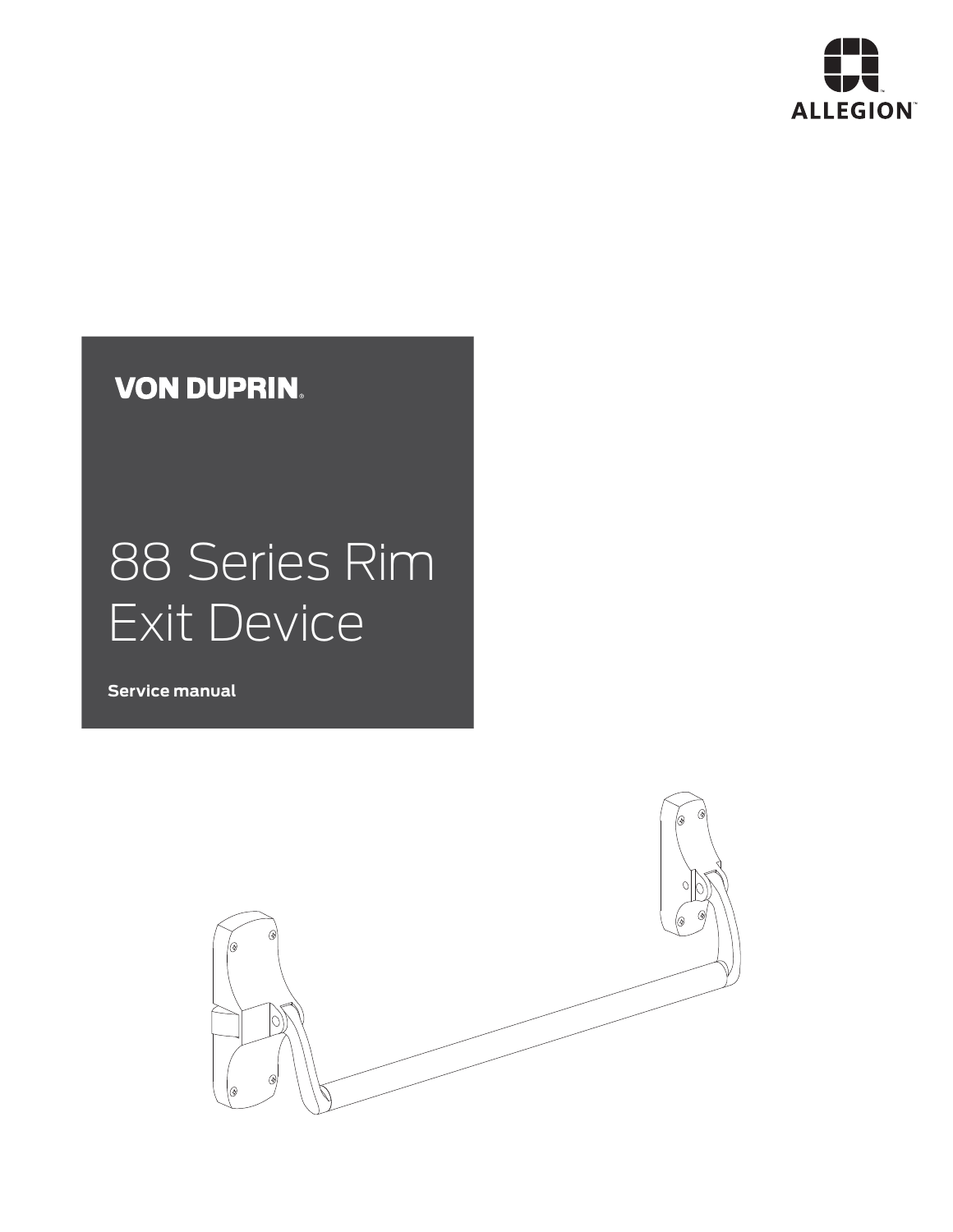#### **INDEX**

| <b>General Information</b> |  |
|----------------------------|--|
|                            |  |
|                            |  |
|                            |  |
|                            |  |
|                            |  |
|                            |  |

#### **88 Rim Series Device Parts**

#### **INTRODUCTION**

This manual contains a listing of replaceable parts and assemblies for the 88 Series Panic and FEH Devices.

### **HOW TO ORDER**

Some parts are sold separately. Other items are available as part of a kit or multiple quantity package. For the best possible service when ordering replacement parts or assemblies, please provide the following information:

- Part number or assembly number
- Description
- Quantity needed
- Finish desired (if available finished)
- Date of original purchase (if known)

To find out the name of your local Von Duprin distributor or sales representative, contact:

Von Duprin Division Allegion 2720 Tobey Drive Indianapolis, IN 46219 Phone: (877) 671-7011

#### **PART NUMBER AND AVAILABILITY CHANGES**

This manual was designed to help illustrate the replacement parts and kits that are available for sale. Because of changes to the product and/or manufacturing process, part numbers and availability can change over time.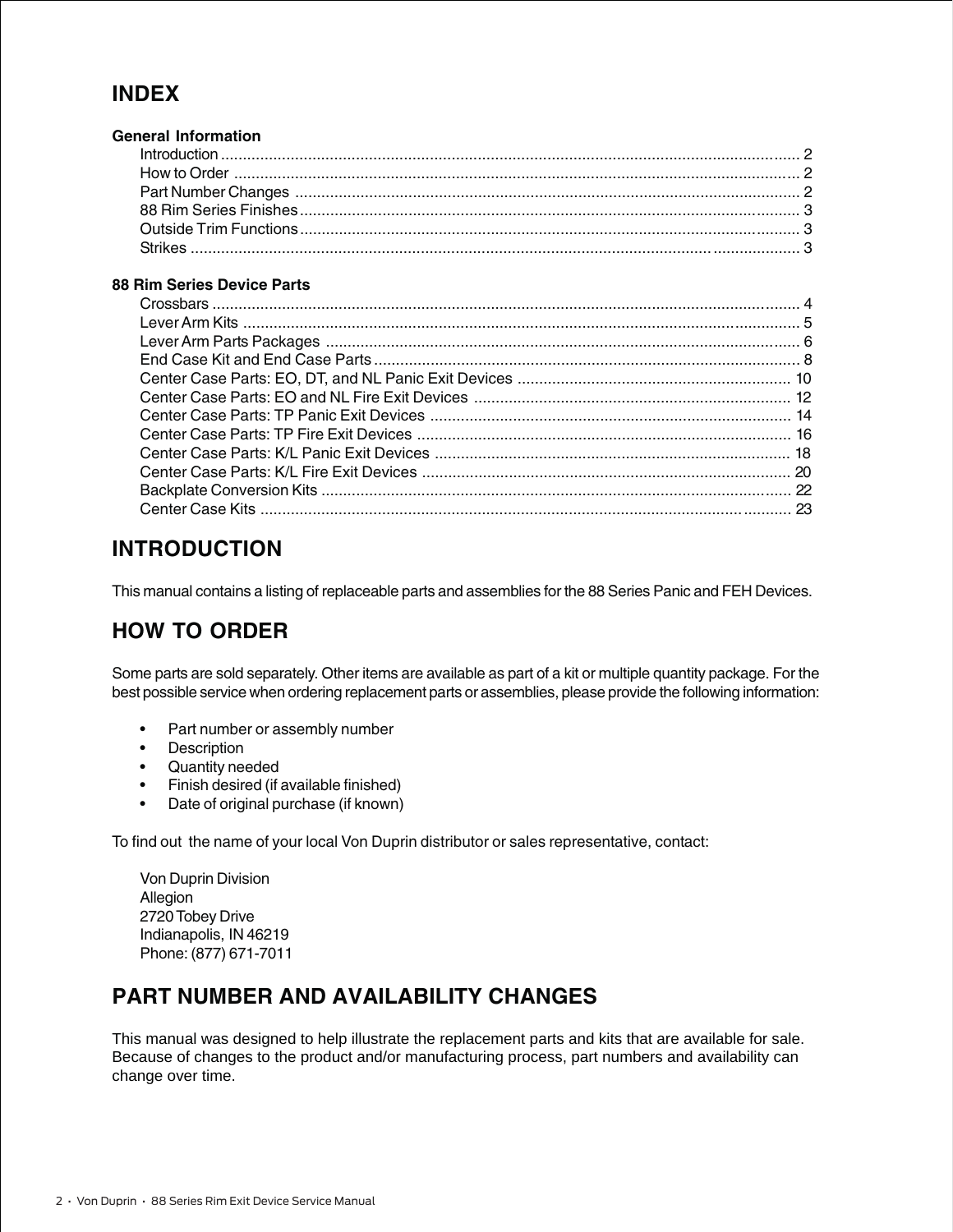### **88 RIM SERIES FINISHES**

| <b>US Number</b> | <b>BHMA Number</b> | Color                          |
|------------------|--------------------|--------------------------------|
| US <sub>3</sub>  | 605                | Brass, polished                |
| US <sub>4</sub>  | 606                | Brass, dull                    |
| <b>US10</b>      | 612                | Bronze, dull                   |
| <b>US10B</b>     | 613                | Brass, dull (oxidized)         |
| <b>US26</b>      | 625                | Chrome, polished               |
| <b>US26D</b>     | 626                | Chrome, dull                   |
| <b>SPBLK</b>     | 693                | <b>Gloss Black Powder Coat</b> |

### **OUTSIDE TRIM FUNCTIONS**

6







6)















1609 Double door, rim/vertical rod combination

299 Single door; double door with mullion



1606 Single door; double door with mullion



**STRIKES**

268 FEH single door; FEH double door with mullion



1409 Single door (wear plates available for 1-3/4" and 2-1/4" thick doors)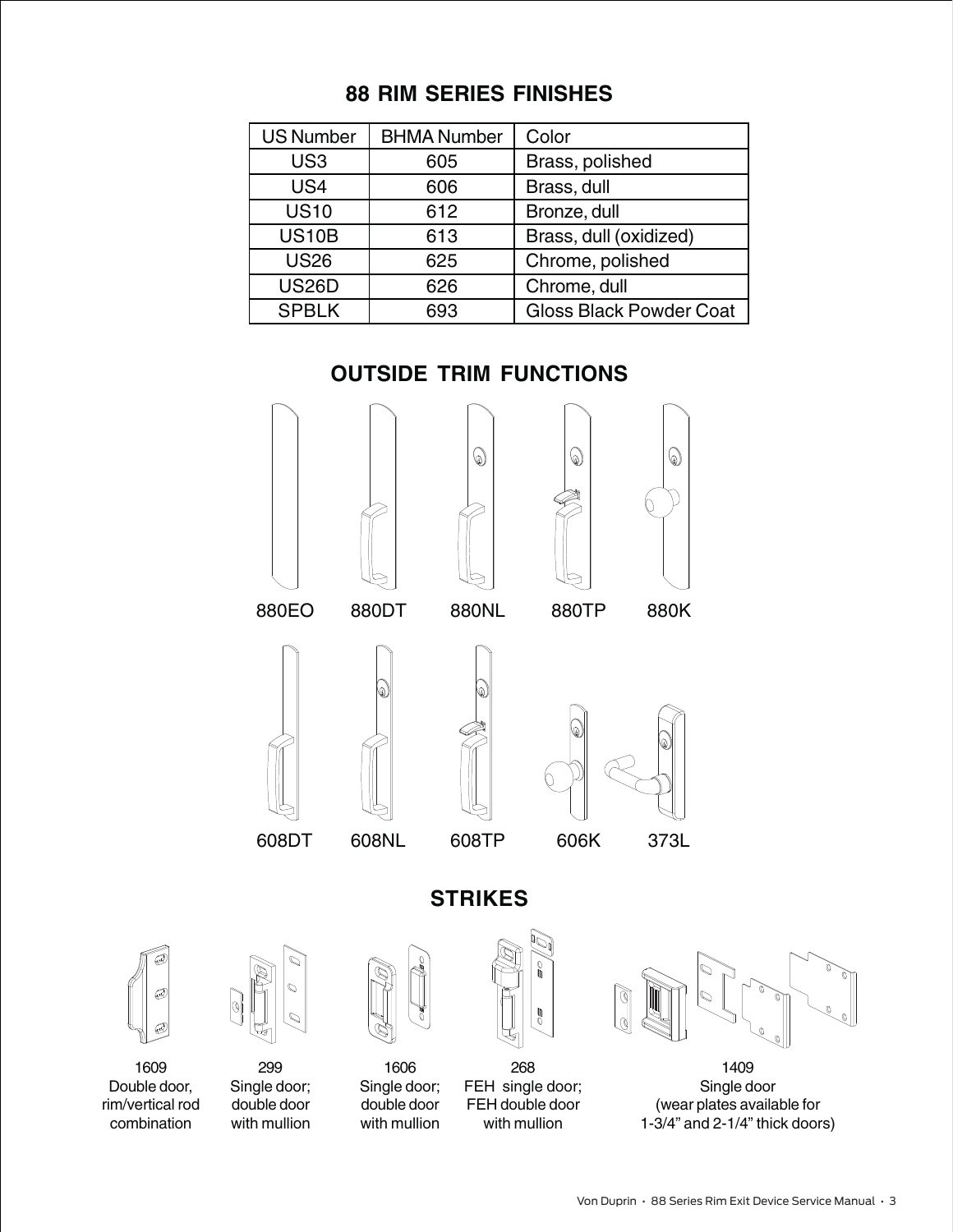### **CROSSBARS**

| Item No. | Part No. | <b>Description</b>             | Quantity | Finish |
|----------|----------|--------------------------------|----------|--------|
|          | 050004   | 42" Standard Crossbar Kit      |          |        |
|          | 050005   | 42" Knurled Crossbar Kit       |          |        |
| っ        | 050459   | 37" Crossbar Reinforcement Kit |          |        |

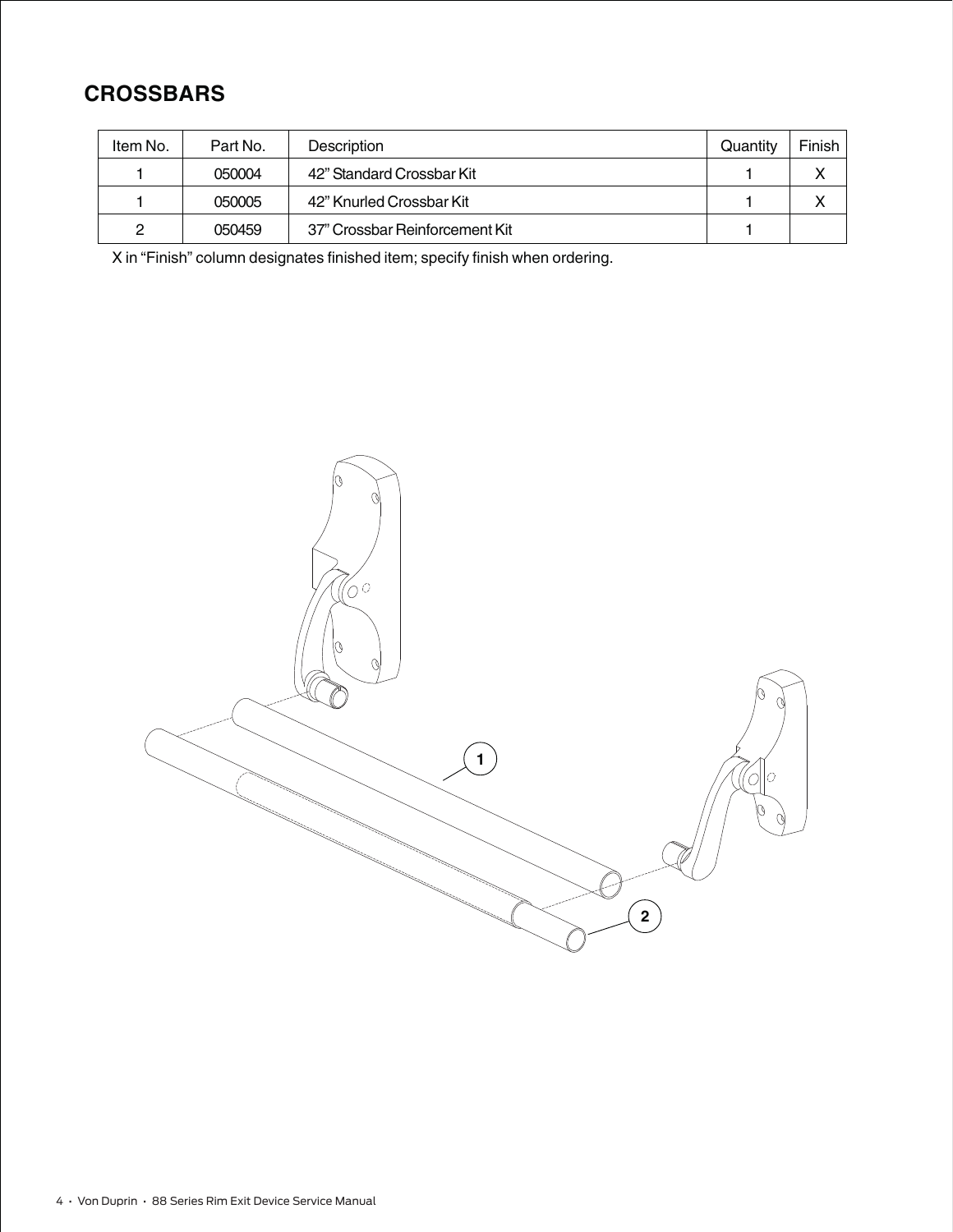### **LEVER ARM KITS**

| Item No. | Part No. | Description               | Quantity | Finish       |
|----------|----------|---------------------------|----------|--------------|
|          | 050439   | 88 R/M/V LH Lever Arm Kit |          | x            |
| 2        | 050438   | 88 R/M/V RH Lever Arm Kit |          | X            |
| 3        | 050441   | 88-F Rim LH Lever Arm Kit |          | X            |
| 4        | 050440   | 88-F Rim RH Lever Arm Kit |          | $\checkmark$ |

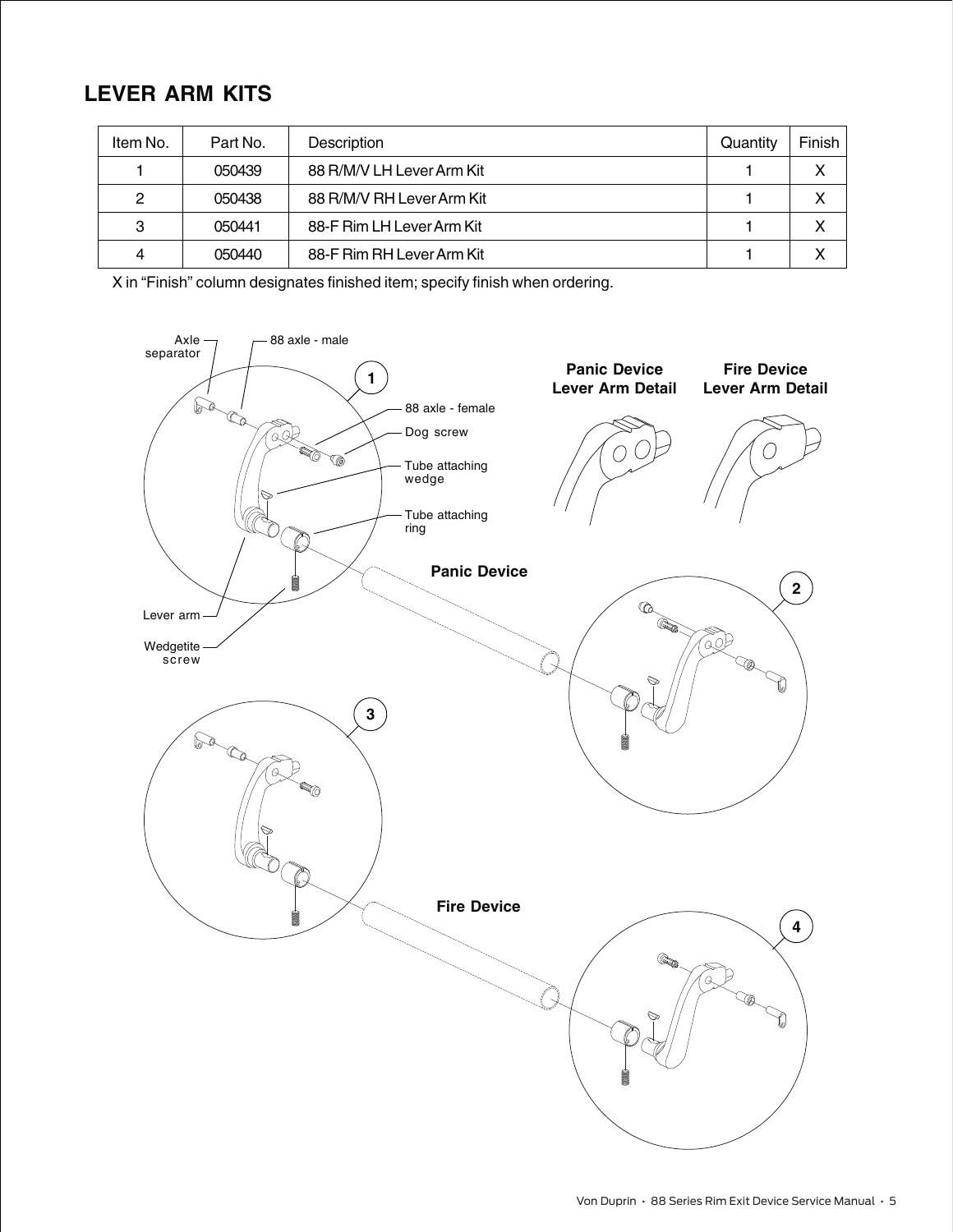### **LEVER ARM PARTS PACKAGES**

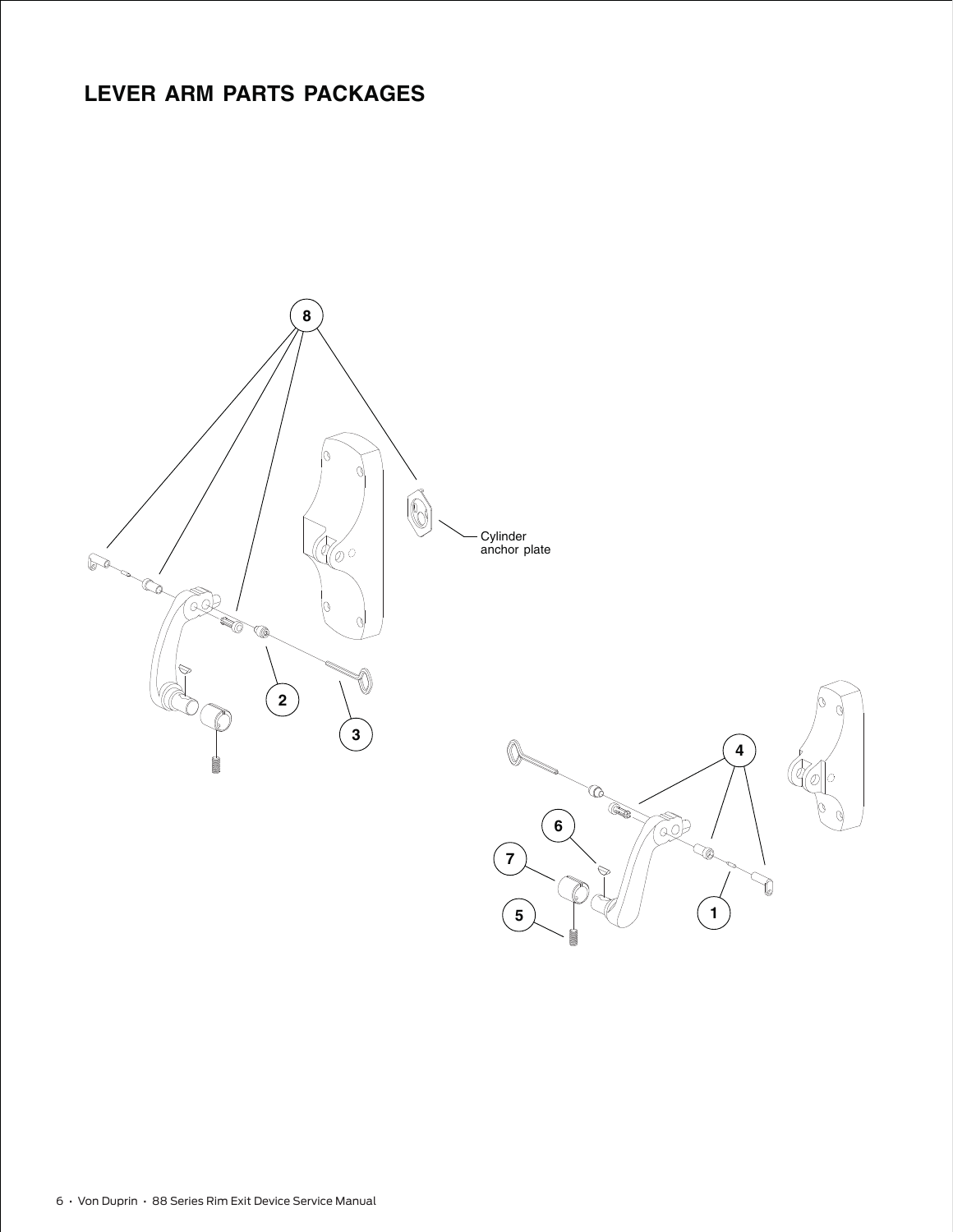### **LEVER ARM PARTS PACKAGES**

| Item No.       | Part No. | Description                        | Quantity       | Finish |
|----------------|----------|------------------------------------|----------------|--------|
| 1              | 090007   | Axle Security Pin Pkg.             | 10             |        |
| 1              | 033022   | Axle Security Pin Pkg.             | 50             |        |
| $\overline{c}$ | 090004   | Dog Screw Pkg.                     | 2              |        |
| $\overline{2}$ | 090083   | Dog Screw Pkg.                     | 10             |        |
| 3              | 090005   | 227 Dog Key 5/32" Pkg.             | 2              |        |
| 3              | 090085   | 227 Dog Key 5/32" Pkg.             | 10             |        |
| 4              | 090006   | Lever Arm Axle Pkg.                |                |        |
|                |          | 88 Axle Separator                  | $\overline{2}$ |        |
|                |          | 88 Axle - Male                     | $\overline{2}$ |        |
|                |          | 88 Axle - Female                   | $\overline{2}$ |        |
| $\overline{4}$ | 090082   | Lever Arm Axle Pkg.                |                |        |
|                |          | 88 Axle Separator                  | 10             |        |
|                |          | 88 Axle - Male                     | 10             |        |
|                |          | 88 Axle - Female                   | 10             |        |
| 5              | 090008   | Wedgetite Screw Pkg.               | $\overline{2}$ |        |
| 5              | 090081   | Wedgetite Screw Pkg.               | 30             |        |
| 6              | 090020   | Crossbar Tube Attaching Wedge Pkg. | $\overline{2}$ |        |
| $\overline{7}$ | 090021   | Crossbar Tube Attaching Ring Pkg.  | $\overline{2}$ |        |
| 8              | 103865   | 88 Lever Arm Axle Pkg.             |                |        |
|                |          | <b>Cyliner Anchor Plate</b>        | 1              |        |
|                |          | 88 Axle Separator                  | 1              |        |
|                |          | 88 Axle - Male                     | $\overline{2}$ |        |
|                |          | 88 Axle - Female                   | $\overline{2}$ |        |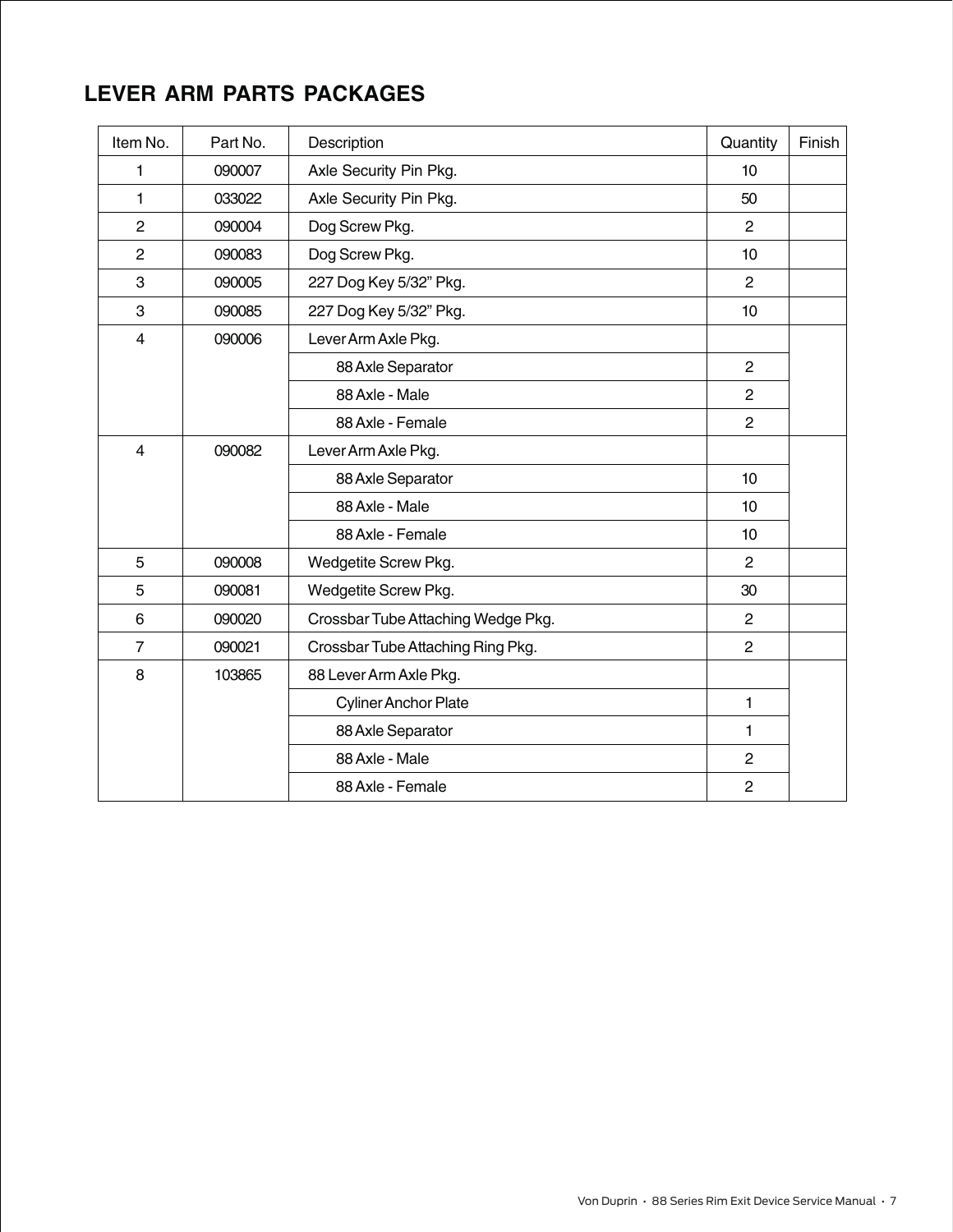### **END CASE KIT AND END CASE PARTS**

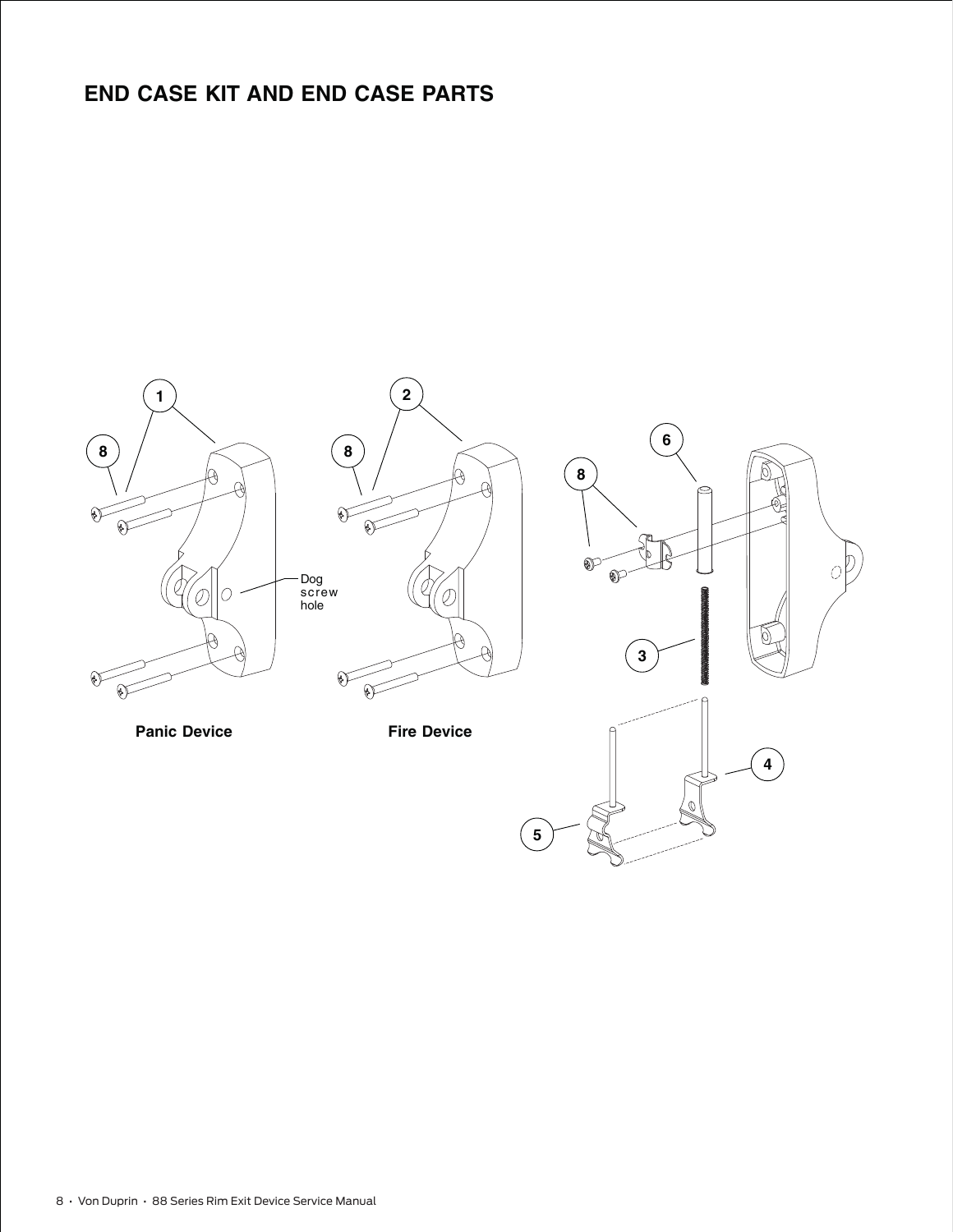### **END CASE KIT AND END CASE PARTS**

| Item No.       | Part No. | Description                                             | Quantity       | Finish |
|----------------|----------|---------------------------------------------------------|----------------|--------|
| 1              | 050435   | 88 R/M/V End Case Kit                                   |                | X.     |
|                |          | 88 R/M/V End Case                                       | $\mathbf{1}$   |        |
|                |          | 10-24 x 1-1/2" OPHMS                                    | $\overline{4}$ |        |
|                |          | 10-24 x 2" OPHMS                                        | 4              |        |
|                |          | 10-12 x 10-24 x 2" OPHCS                                | $\overline{4}$ |        |
| 2              | 050437   | 88-F Rim End Case Kit                                   |                | X      |
|                |          | 88-F End Case                                           | 1              |        |
|                |          | 10-24 x 1-1/2" OPHMS                                    | 4              |        |
|                |          | 10-24 x 2" OPHMS                                        | $\overline{4}$ |        |
|                |          | 10-12 x 10-24 x 2" OPHCS                                | 4              |        |
| 3              | 090003   | 88 End Case Spring Pkg.                                 | $\overline{2}$ |        |
| 3              | 090080   | 88 End Case Spring Pkg.                                 | 10             |        |
| 4              | 050451   | 88 End Case Spring Stop Kit                             | 1              |        |
| 5              | 050452   | 88-F End Case Spring Stop Kit                           | $\mathbf{1}$   |        |
| 6              | 050476   | 88/88-F End Case Spring Tube                            | 1              |        |
| $\overline{7}$ | 050477   | 88/88-F Spring Tube Bracket w/Screws Kit                |                |        |
|                |          | 88/88-F Spring Tube Bracket                             | 1              |        |
|                |          | 88/88-F Spring Tube Bracket Screws                      | 2              |        |
| 8              | 900503   | 88 Center or End Case Mtg. Pkg. (CS and MS screws)      |                | X.     |
|                |          | 10-24 x 1-1/2" OPHMS                                    | $\overline{4}$ |        |
|                |          | 10-24 x 2" OPHMS                                        | 4              |        |
|                |          | 10-12 x 10-24 x 2" OPHCS                                | 4              |        |
| 8              | 900504   | 88 Center or End Case Mtg. Pkg. (CS screws)             |                | X      |
|                |          | 10-12 x 10-24 x 2" OPHCS                                | 4              |        |
| 8              | 900505   | 88 Center or End Case Mtg. Pkg. (MS screws 1-3/4" door) |                | X      |
|                |          | 10-24 x 1-1/2" OPHMS                                    | $\overline{4}$ |        |
| 8              | 900506   | 88 Center or End Case Mtg. Pkg. (MS screws 2-1/4" door) |                | X      |
|                |          | 10-24 x 2" OPHMS                                        | 4              |        |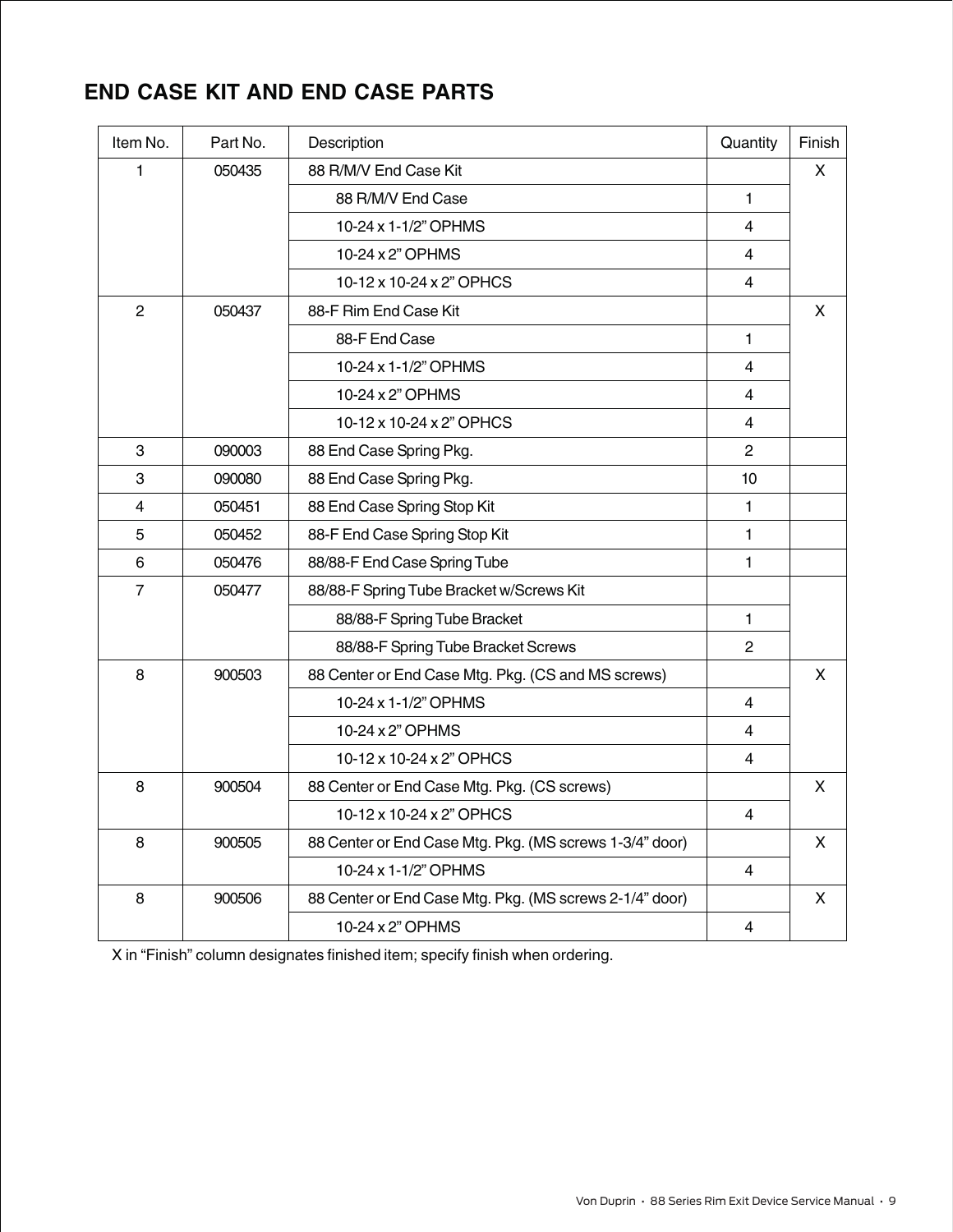## **CENTER CASE PARTS: EO, DT, AND NL PANIC EXIT DEVICES**

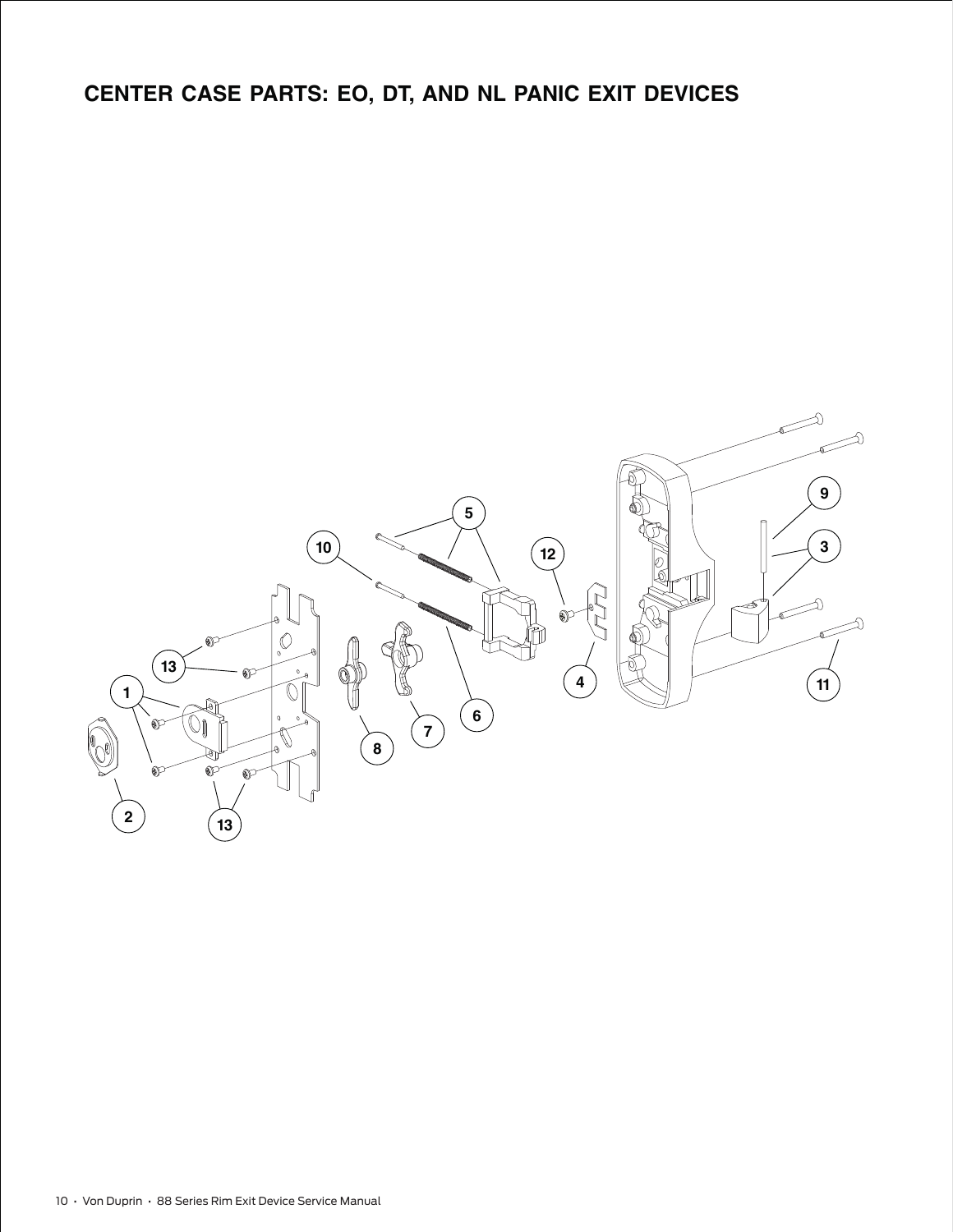### **CENTER CASE PARTS: EO, DT, AND NL PANIC EXIT DEVICES**

| Item No.       | Part No. | Description                                             | Quantity       | Finish |
|----------------|----------|---------------------------------------------------------|----------------|--------|
| 1              | 050260   | 88 Rim Auxiliary Backplate Kit                          |                | X      |
|                |          | 88 Rim Auxiliary Backplate                              | 1              |        |
|                |          | 8-32 x 5/16" PPHMS                                      | $\overline{2}$ |        |
| $\overline{2}$ | 050331   | 88 Cylinder Anchor Plate                                | 1              |        |
| 3              | 050497   | 88 Latchbolt w/Axle Kit                                 |                |        |
|                |          | 88 Rim Latchbolt                                        | 1              |        |
|                |          | 88 Rim Latchbolt Axle                                   | 1              |        |
| $\overline{4}$ | 050499   | 88 Rim Latch Retainer Plate                             | 1              |        |
| 5              | 050500   | 88 Rim Latch Tail, Spring, Rivet Kit                    |                |        |
|                |          | 88 Rim Latch Tail Rivet                                 | $\overline{2}$ |        |
|                |          | 88 Rim Latch Tail Spring                                | $\overline{2}$ |        |
|                |          | 88 Rim Latch Tail                                       | 1              |        |
| 6              | 050393   | 88 Rim Latch Tail Spring Pkg.                           | 10             |        |
| $\overline{7}$ | 050501   | 88 Rim Master Cam                                       | 1              |        |
| 8              | 050502   | 88NL Cylinder Cam                                       | 1              |        |
| 9              | 090001   | 88 Rim Latch Bolt Axle Pkg.                             | $\overline{4}$ |        |
| 10             | 090002   | 88 Rim Center Case Rivet Pkg.                           | 10             |        |
| 11             | 900503   | 88 Center or End Case Mtg. Pkg. (CS and MS screws)      |                | X      |
|                |          | 10-24 x 1-1/2" OPHMS                                    | $\overline{4}$ |        |
|                |          | 10-24 x 2" OPHMS                                        | $\overline{4}$ |        |
|                |          | 10-12 x 10-24 x 2" OPHCS                                | $\overline{4}$ |        |
| 11             | 900504   | 88 Center or End Case Mtg. Pkg. (CS screws)             |                | X      |
|                |          | 10-12 x 10-24 x 2" OPHCS                                | $\overline{4}$ |        |
| 11             | 900505   | 88 Center or End Case Mtg. Pkg. (MS screws 1-3/4" door) |                | X      |
|                |          | 10-24 x 1-1/2" OPHMS                                    | $\overline{4}$ |        |
| 11             | 900506   | 88 Center or End Case Mtg. Pkg. (MS screws 2-1/4" door) |                | X      |
|                |          | 10-24 x 2" OPHMS                                        | $\overline{4}$ |        |
| 12             | 900610   | 88 Rim Latch Retainer Plate Screw Pkg.                  |                |        |
|                |          | 10-24 x 5/16" PPHMS Thd. Cut                            | 10             |        |
| 13             | 900613   | 88 Backplate Screw Pkg.                                 |                |        |
|                |          | 8-32 x 3/8" PPH TF                                      | 4              |        |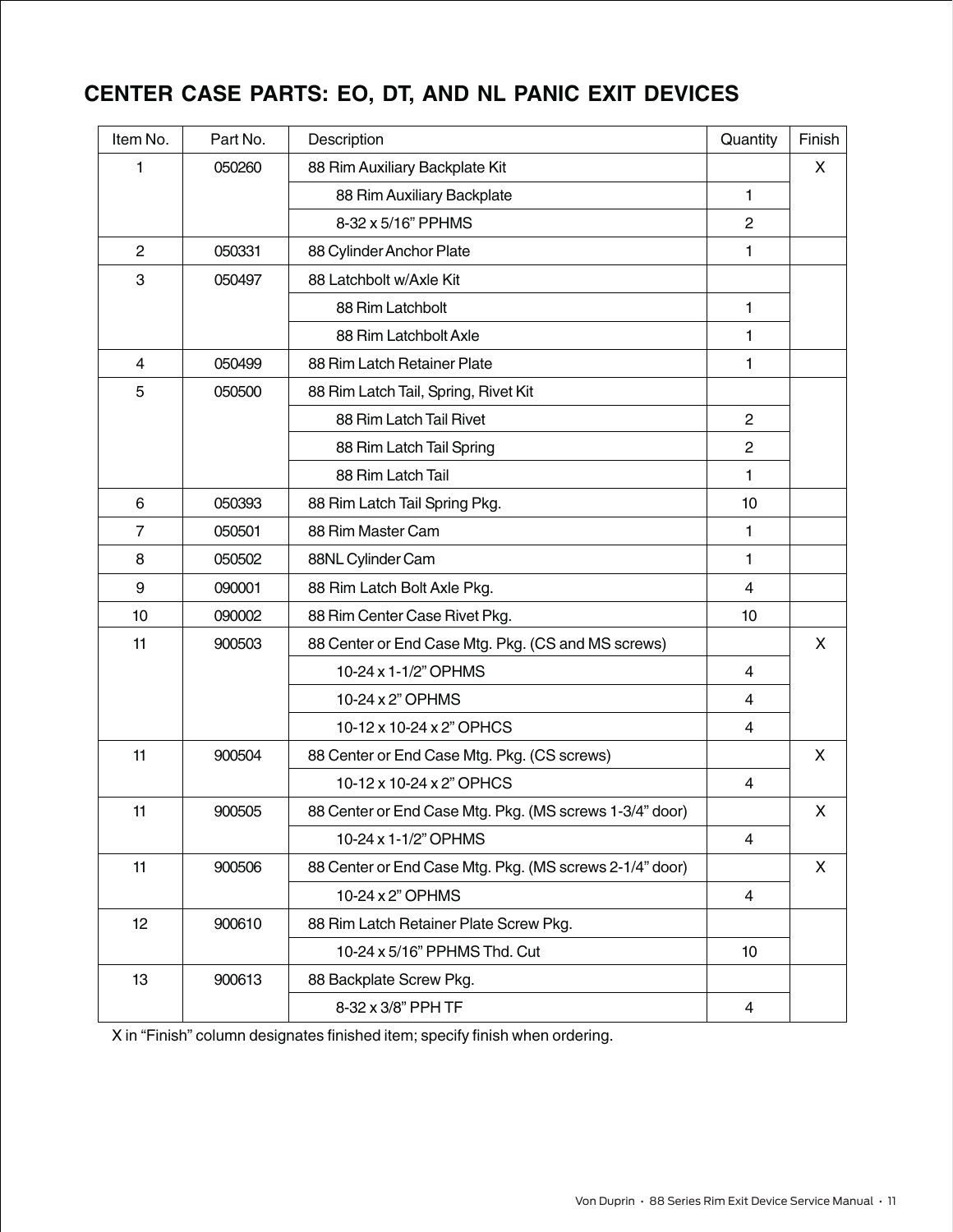### **CENTER CASE PARTS: EO AND NL FIRE EXIT DEVICES**

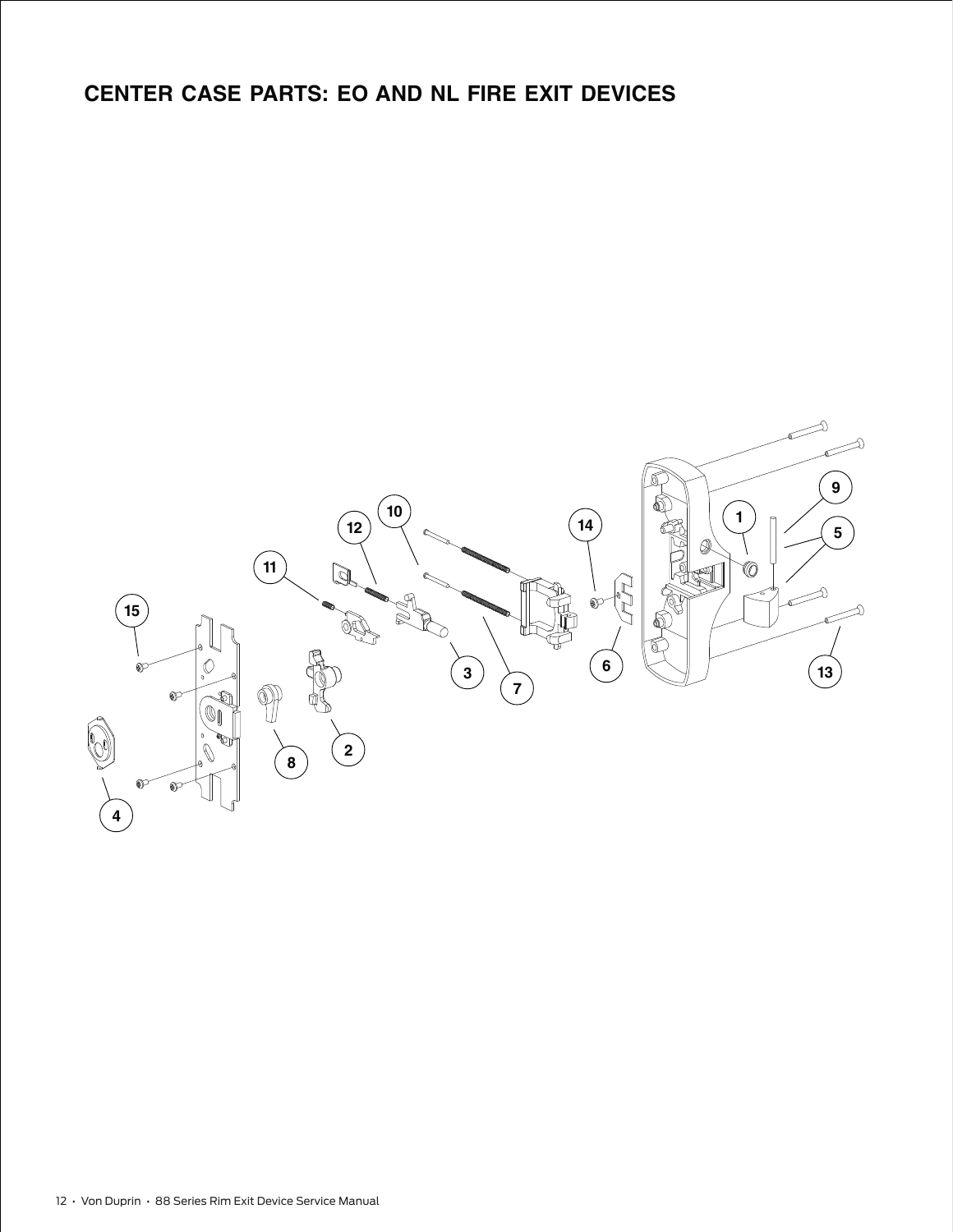### **CENTER CASE PARTS: EO AND NL FIRE EXIT DEVICES**

| Item No.       | Part No. | Description                                             | Quantity                | Finish |
|----------------|----------|---------------------------------------------------------|-------------------------|--------|
| 1              | 050272   | 88-F Auxiliary Bolt Bushing                             | 1                       |        |
| $\overline{2}$ | 050274   | 88-F Master Cam LH (shown)                              | 1                       |        |
| $\overline{2}$ | 050273   | 88-F Master Cam RH (not shown)                          | 1                       |        |
| 3              | 050276   | 88-F Auxiliary Bolt LH (shown)                          | 1                       |        |
| 3              | 050275   | 88-F Auxiliary Bolt RH (not shown)                      | 1                       |        |
| $\overline{4}$ | 050331   | 88 Cylinder Anchor Plate                                | 1                       |        |
| 5              | 050498   | 88-F Latchbolt w/Axle Kit                               |                         |        |
|                |          | 88-F Rim Latchbolt                                      | 1                       |        |
|                |          | 88 Rim Latchbolt Axle                                   | 1                       |        |
| 6              | 050499   | 88 Rim Latch Retainer Plate                             | 1                       |        |
| $\overline{7}$ | 050393   | 88 Rim Latch Tail Spring Pkg.                           | 10                      |        |
| 8              | 050503   | 88NL-FCylinder Cam                                      | 1                       |        |
| 9              | 090001   | 88 Rim Latch Bolt Axle Pkg.                             | $\overline{4}$          |        |
| 10             | 090002   | 88 Rim Center Case Rivet Pkg.                           | 10                      |        |
| 11             | 090009   | 88-F Rim Gravity Dog Spring Pkg.                        | 5                       |        |
| 12             | 090017   | 88-F Auxiliary Bolt Return Spring Pkg.                  | 5                       |        |
| 13             | 900503   | 88 Center or End Case Mtg. Pkg. (CS and MS screws)      |                         | X      |
|                |          | 10-24 x 1-1/2" OPHMS                                    | $\overline{4}$          |        |
|                |          | 10-24 x 2" OPHMS                                        | $\overline{4}$          |        |
|                |          | 10-12 x 10-24 x 2" OPHCS                                | $\overline{4}$          |        |
| 13             | 900504   | 88 Center or End Case Mtg. Pkg. (CS screws)             |                         | X      |
|                |          | 10-12 x 10-24 x 2" OPHCS                                | $\overline{4}$          |        |
| 13             | 900505   | 88 Center or End Case Mtg. Pkg. (MS screws 1-3/4" door) |                         | X      |
|                |          | 10-24 x 1-1/2" OPHMS                                    | $\overline{\mathbf{4}}$ |        |
| 13             | 900506   | 88 Center or End Case Mtg. Pkg. (MS screws 2-1/4" door) |                         | X      |
|                |          | 10-24 x 2" OPHMS                                        | $\overline{4}$          |        |
| 14             | 900610   | 88 Rim Latch Retainer Plate Screw Pkg.                  |                         |        |
|                |          | 10-24 x 5/16" PPHMS Thd. Cut                            | 10 <sup>1</sup>         |        |
| 15             | 900613   | 88 Backplate Screw Pkg.                                 |                         |        |
|                |          | 8-32 x 3/8" PPH TF                                      | $\overline{4}$          |        |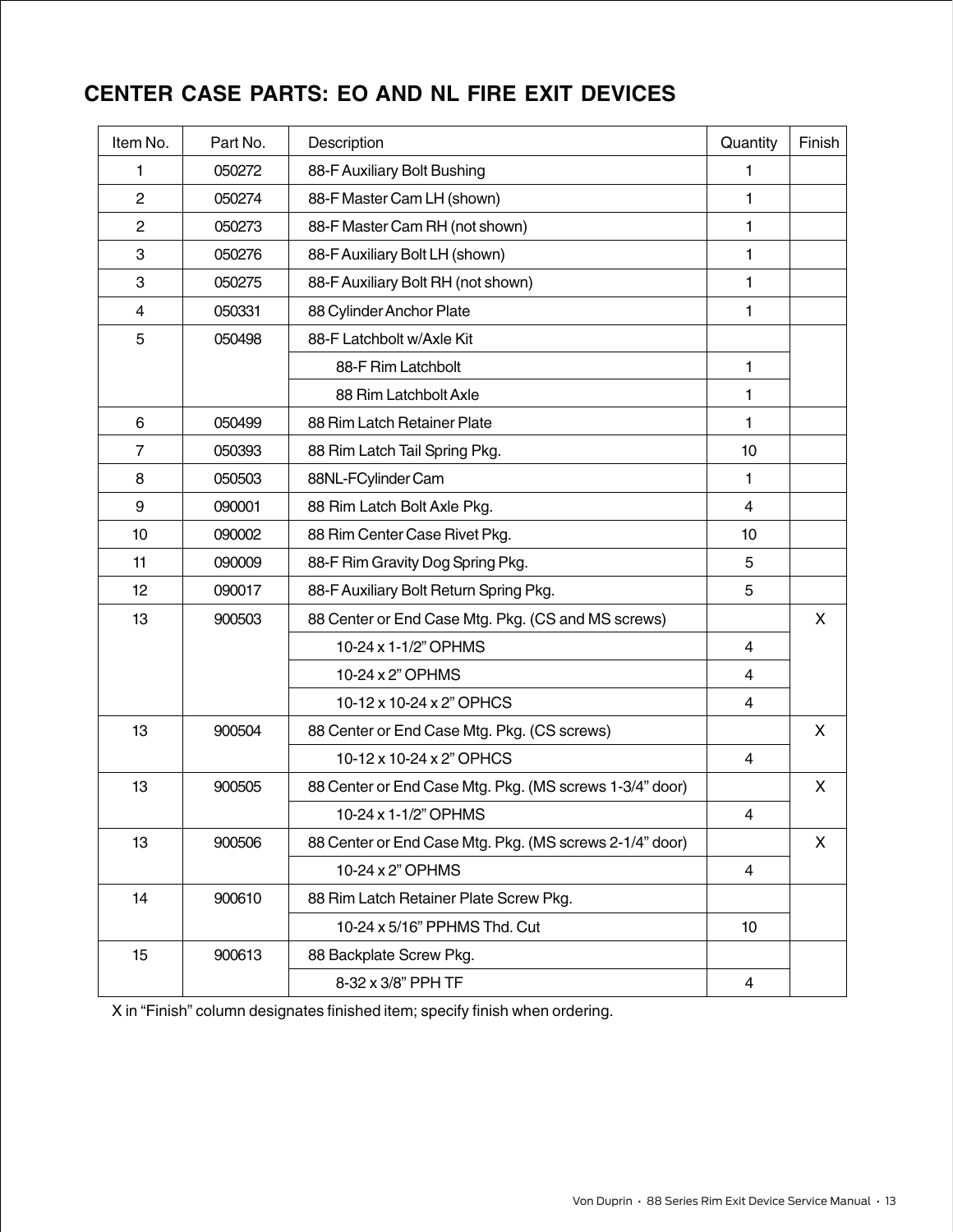

Part No. 050102, 88CK-TP Conversion Kit; replaces item No. 1, 88 Thumbpiece Lift Replacement Kit, for 88TP devices shipped after June 2000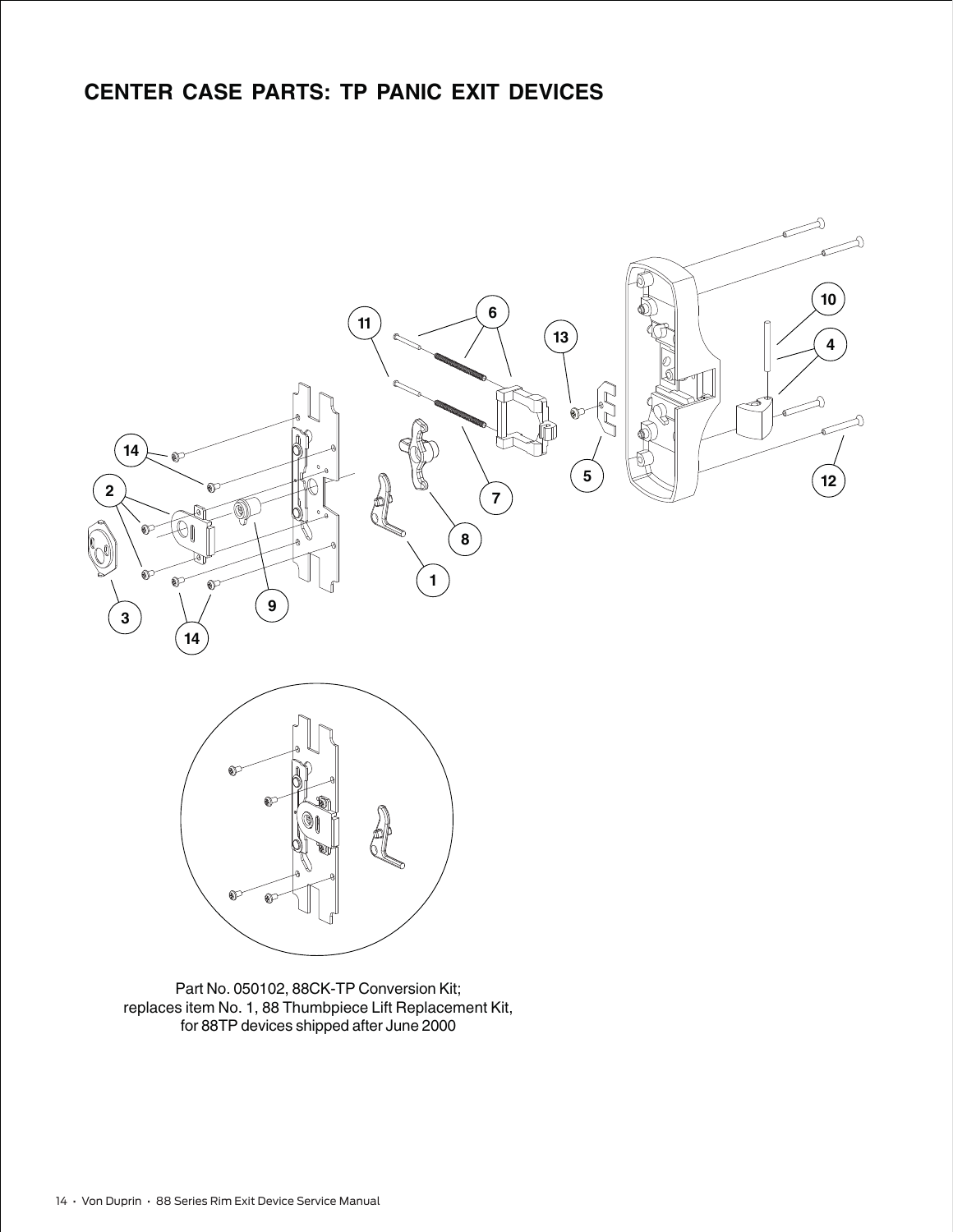### **CENTER CASE PARTS: TP PANIC EXIT DEVICES**

| Item No.       | Part No. | Description                                             | Quantity                | Finish |
|----------------|----------|---------------------------------------------------------|-------------------------|--------|
| 1              | 050019   | 88 Thumbpiece Lift Replacement Kit*                     | 1                       |        |
| $\overline{c}$ | 050260   | 88 Rim Auxiliary Backplate                              |                         | X      |
|                |          | 88 Rim Auxiliary Backplate                              | 1                       |        |
|                |          | 8-32 x 5/16" PPHMS                                      | $\overline{c}$          |        |
| 3              | 050331   | 88 Cylinder Anchor Plate                                | 1                       |        |
| $\overline{4}$ | 050497   | 88 Latchbolt w/Axle Kit                                 |                         |        |
|                |          | 88 Rim Latchbolt                                        | 1                       |        |
|                |          | 88 Rim Latchbolt Axle                                   | 1                       |        |
| 5              | 050499   | 88 Rim Latch Retainer Plate                             | 1                       |        |
| 6              | 050500   | 88 Rim Latch Tail, Spring, Rivet Kit                    |                         |        |
|                |          | 88 Rim Latch Tail Rivet                                 | $\overline{2}$          |        |
|                |          | 88 Rim Latch Tail Spring                                | $\overline{c}$          |        |
|                |          | 88 Rim Latch Tail                                       | 1                       |        |
| $\overline{7}$ | 050393   | 88 Rim Latch Tail Spring Pkg.                           | 10                      |        |
| 8              | 050501   | 88 Rim Master Cam                                       | 1                       |        |
| 9              | 050508   | 88TP/TP-F Cylinder Cam                                  | 1                       |        |
| 10             | 090001   | 88 Rim Latch Bolt Axle Pkg.                             | $\overline{4}$          |        |
| 11             | 090002   | 88 Rim Center Case Rivet Pkg.                           | 10                      |        |
| 12             | 900503   | 88 Center or End Case Mtg. Pkg. (CS and MS screws)      |                         | X      |
|                |          | 10-24 x 1-1/2" OPHMS                                    | 4                       |        |
|                |          | 10-24 x 2" OPHMS                                        | $\overline{4}$          |        |
|                |          | 10-12 x 10-24 x 2" OPHCS                                | 4                       |        |
| 12             | 900504   | 88 Center or End Case Mtg. Pkg. (CS screws)             |                         | X      |
|                |          | 10-12 x 10-24 x 2" OPHCS                                | $\overline{\mathbf{4}}$ |        |
| 12             | 900505   | 88 Center or End Case Mtg. Pkg. (MS screws 1-3/4" door) |                         | X      |
|                |          | 10-24 x 1-1/2" OPHMS                                    | $\overline{4}$          |        |
| 12             | 900506   | 88 Center or End Case Mtg. Pkg. (MS screws 2-1/4" door) |                         | X      |
|                |          | 10-24 x 2" OPHMS                                        | $\overline{4}$          |        |
| 13             | 900610   | 88 Rim Latch Retainer Plate Screw Pkg.                  |                         |        |
|                |          | 10-24 x 5/16" PPHMS Thd. Cut                            | 10 <sup>1</sup>         |        |
| 14             | 900613   | 88 Backplate Screw Pkg.                                 |                         |        |
|                |          | 8-32 x 3/8" PPH TF                                      | 4                       |        |

X in "Finish" column designates finished item; specify finish when ordering.

\* For 88TP devices shipped after June 2000; for devices shipped before June 2000, use replacement part No. 050102.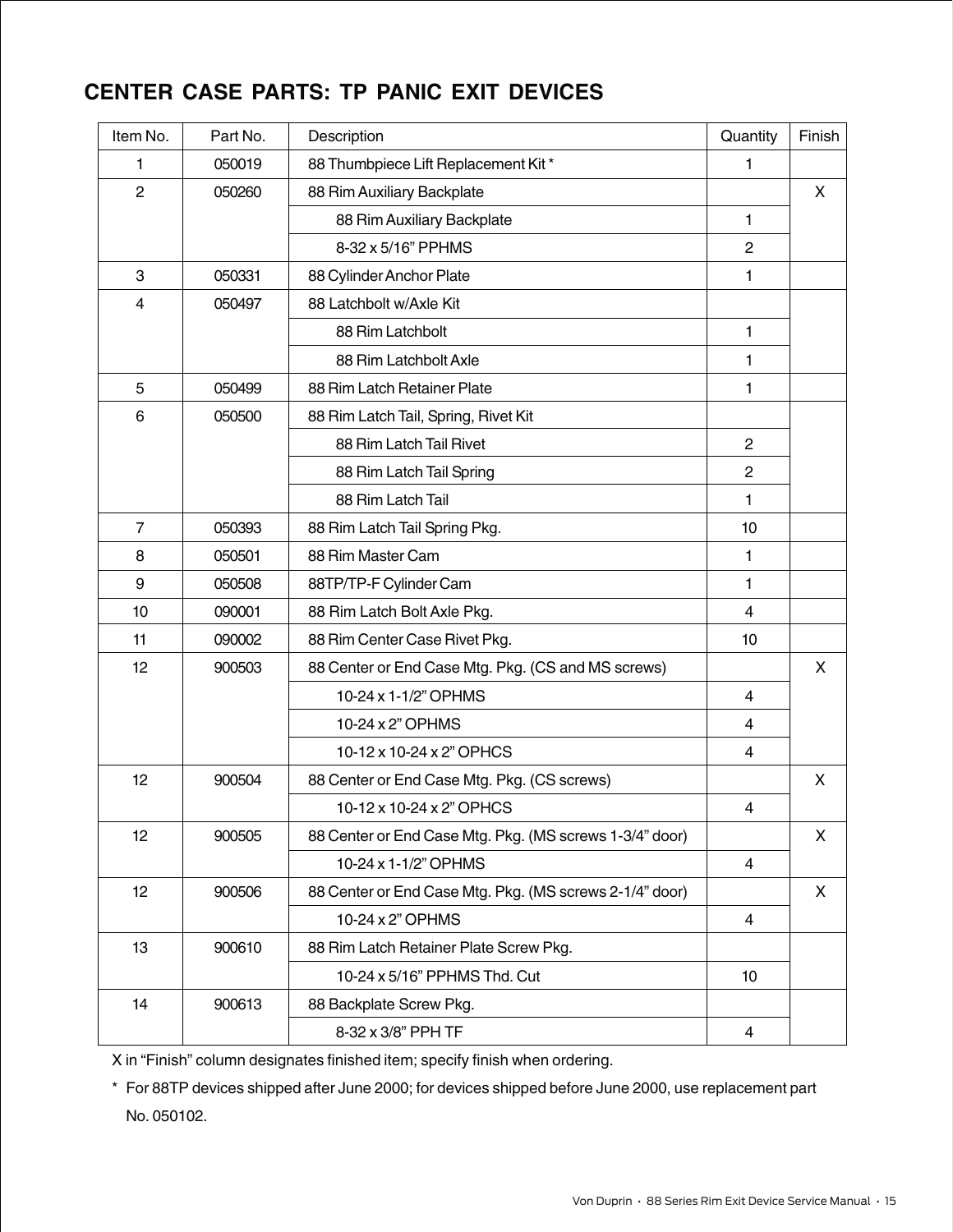### **CENTER CASE PARTS: TP FIRE EXIT DEVICES**

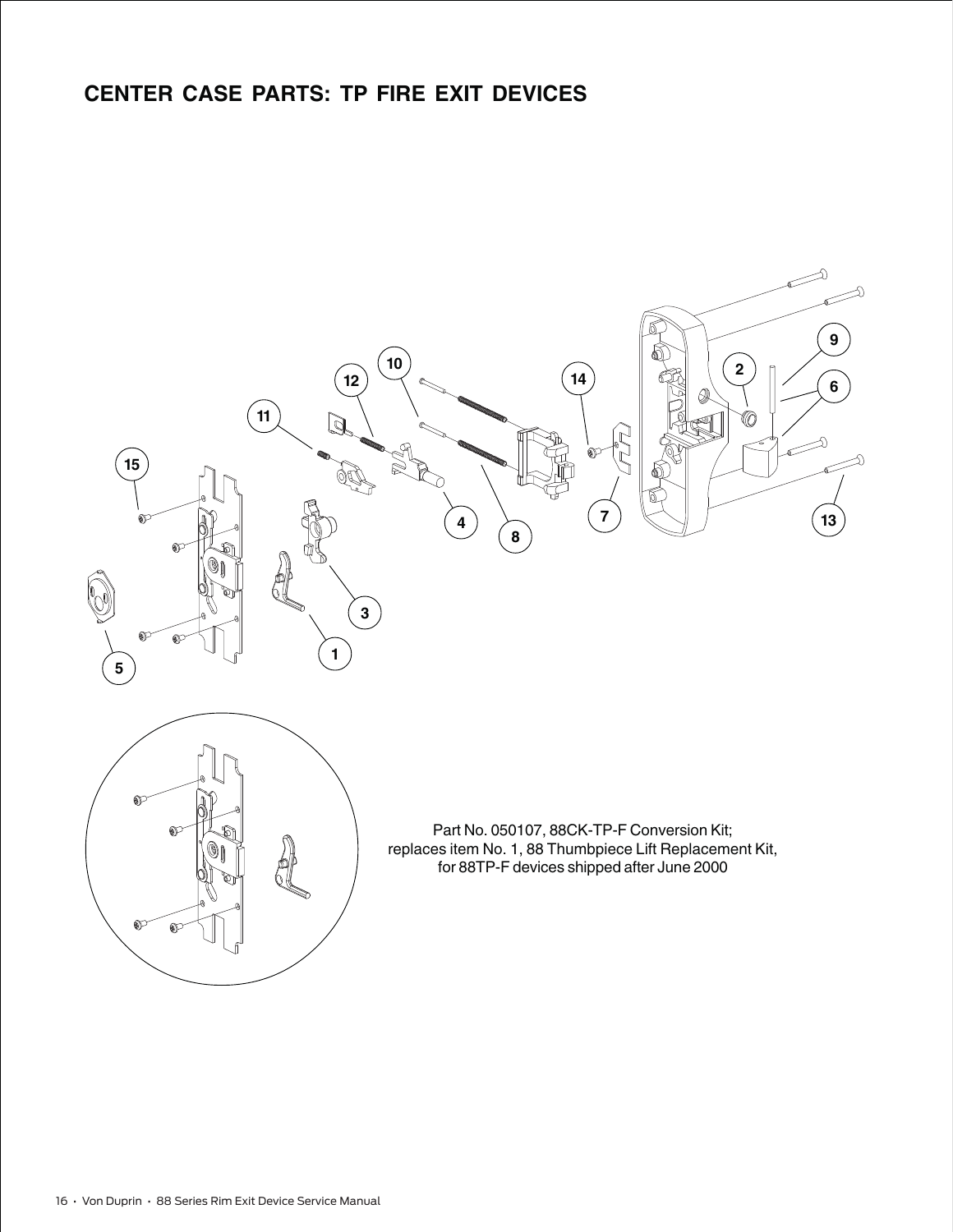### **CENTER CASE PARTS: TP FIRE EXIT DEVICES**

| Item No.       | Part No. | Description                                             | Quantity                 | Finish |
|----------------|----------|---------------------------------------------------------|--------------------------|--------|
| 1              | 050019   | 88 Thumbpiece Lift Replacement Kit*                     | 1                        |        |
| $\overline{2}$ | 050272   | 88-F Auxiliary Bolt Bushing                             | 1                        |        |
| 3              | 050274   | 88-F Master Cam LH (shown)                              | 1                        |        |
| 3              | 050273   | 88-F Master Cam RH (not shown)                          | 1                        |        |
| 4              | 050276   | 88-F Auxiliary Bolt LH (shown)                          | 1                        |        |
| 4              | 050275   | 88-F Auxiliary Bolt RH (not shown)                      | 1                        |        |
| 5              | 050331   | 88 Cylinder Anchor Plate                                | 1                        |        |
| 6              | 050498   | 88-F Latchbolt w/Axle Kit                               |                          |        |
|                |          | 88-F Rim Latchbolt                                      | 1                        |        |
|                |          | 88 Rim Latchbolt Axle                                   | 1                        |        |
| $\overline{7}$ | 050499   | 88 Rim Latch Retainer Plate                             | 1                        |        |
| 8              | 050393   | 88 Rim Latch Tail Spring Pkg.                           | 10                       |        |
| 9              | 090001   | 88 Rim Latch Bolt Axle Pkg.                             | $\overline{4}$           |        |
| 10             | 090002   | 88 Rim Center Case Rivet Pkg.                           | 10                       |        |
| 11             | 090009   | 88-F Rim Gravity Dog Spring Pkg.                        | 5                        |        |
| 12             | 090017   | 88-F Auxiliary Bolt Return Spring Pkg.                  | 5                        |        |
| 13             | 900503   | 88 Center or End Case Mtg. Pkg. (CS and MS screws)      |                          | X      |
|                |          | 10-24 x 1-1/2" OPHMS                                    | 4                        |        |
|                |          | 10-24 x 2" OPHMS                                        | $\overline{4}$           |        |
|                |          | 10-12 x 10-24 x 2" OPHCS                                | 4                        |        |
| 13             | 900504   | 88 Center or End Case Mtg. Pkg. (CS screws)             |                          | X      |
|                |          | 10-12 x 10-24 x 2" OPHCS                                | $\overline{4}$           |        |
| 13             | 900505   | 88 Center or End Case Mtg. Pkg. (MS screws 1-3/4" door) |                          | X      |
|                |          | 10-24 x 1-1/2" OPHMS                                    | $\overline{\mathcal{L}}$ |        |
| 13             | 900506   | 88 Center or End Case Mtg. Pkg. (MS screws 2-1/4" door) |                          | X      |
|                |          | 10-24 x 2" OPHMS                                        | $\overline{4}$           |        |
| 14             | 900610   | 88 Rim Latch Retainer Plate Screw Pkg.                  |                          |        |
|                |          | 10-24 x 5/16" PPHMS Thd. Cut                            | 10                       |        |
| 15             | 900613   | 88 Backplate Screw Pkg.                                 |                          |        |
|                |          | 8-32 x 3/8" PPH TF                                      | $\overline{\mathbf{4}}$  |        |

X in "Finish" column designates finished item; specify finish when ordering.

\* For 88TP-F devices shipped after June 2000; for devices shipped before June 2000, use replacement part No. 050107.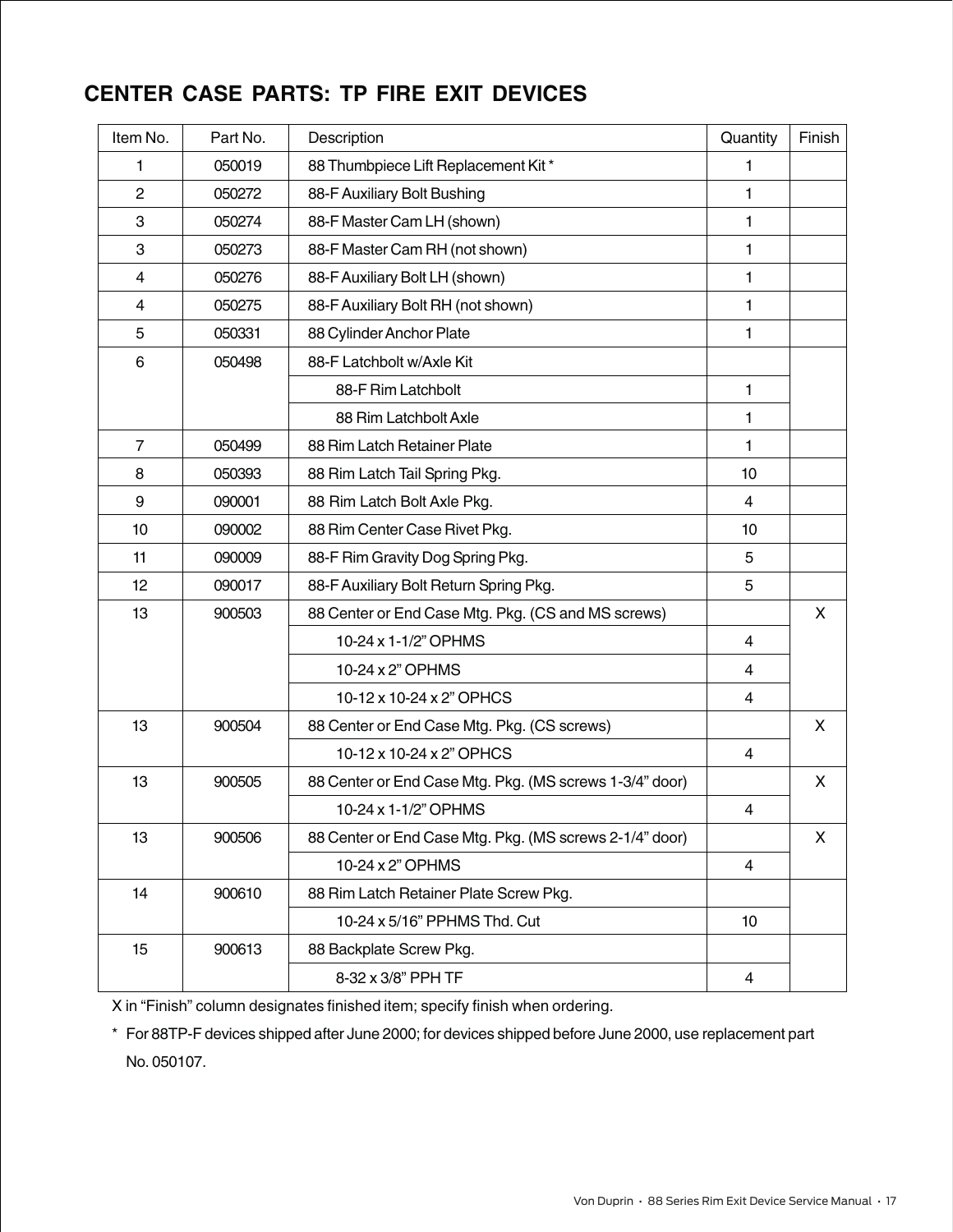### **CENTER CASE PARTS: K/L PANIC EXIT DEVICES**

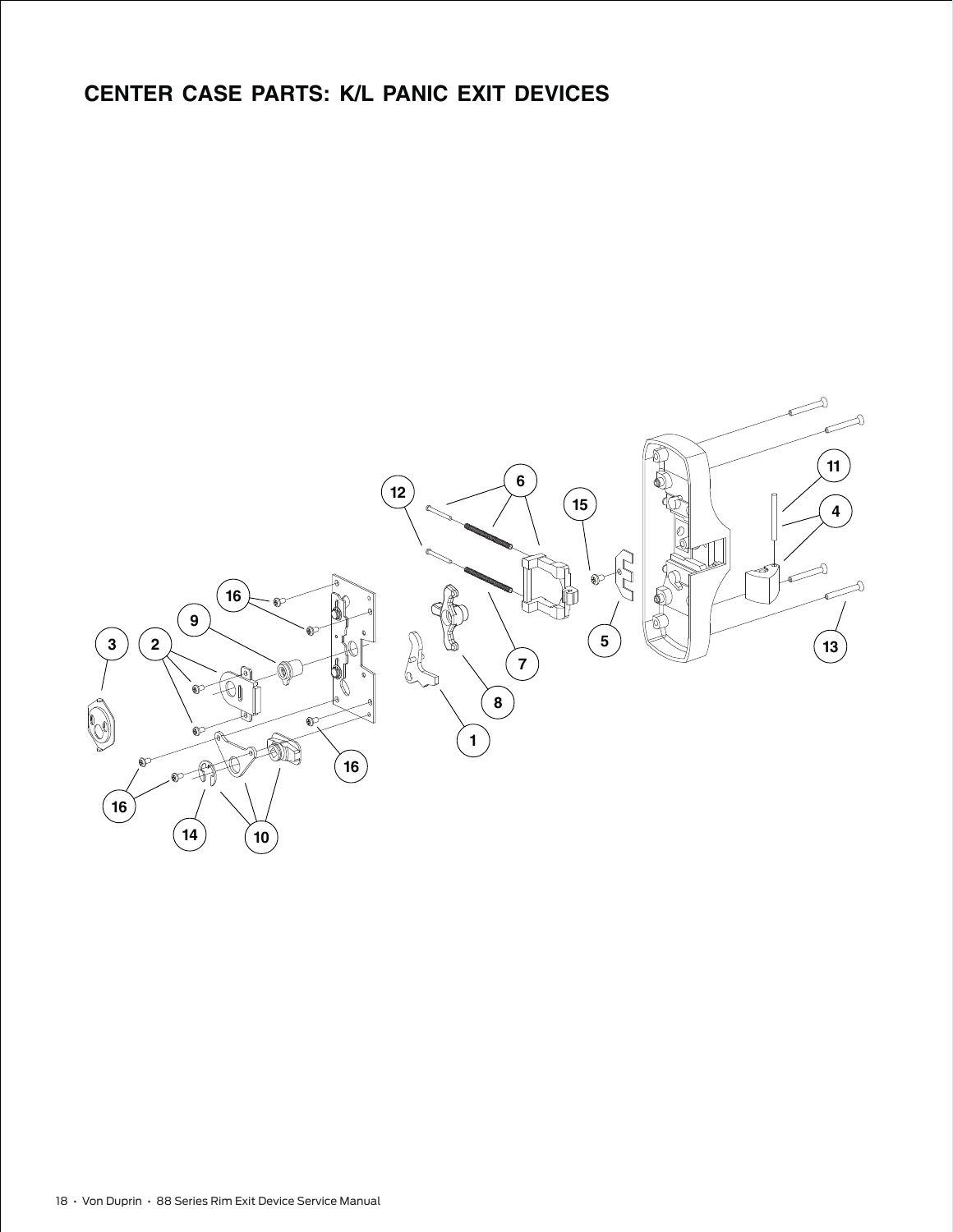### **CENTER CASE PARTS: K/L PANIC EXIT DEVICES**

| Item No.       | Part No. | Description                                             | Quantity        | Finish |
|----------------|----------|---------------------------------------------------------|-----------------|--------|
| 1              | 050504   | 88K/L-F Knob Cam Lift                                   | 1               |        |
| $\overline{2}$ | 050260   | 88 Rim Auxiliary Backplate                              |                 | X      |
|                |          | 88 Rim Auxiliary Backplate                              | 1               |        |
|                |          | 8-32 x 5/16" PPHMS                                      | $\overline{2}$  |        |
| 3              | 050331   | 88 Cylinder Anchor Plate                                | 1               |        |
| 4              | 050497   | 88 Latchbolt w/Axle Kit                                 |                 |        |
|                |          | 88 Rim Latchbolt                                        | 1               |        |
|                |          | 88 Rim Latchbolt Axle                                   | 1               |        |
| 5              | 050499   | 88 Rim Latch Retainer Plate                             | 1               |        |
| 6              | 050500   | 88 Rim Latch Tail, Spring, Rivet Kit                    |                 |        |
|                |          | 88 Rim Latch Tail Rivet                                 | $\mathbf{2}$    |        |
|                |          | 88 Rim Latch Tail Spring                                | 2               |        |
|                |          | 88 Rim Latch Tail                                       | 1               |        |
| $\overline{7}$ | 050393   | 88 Rim Latch Tail Spring Pkg.                           | 10              |        |
| 8              | 050501   | 88 Rim Master Cam                                       | 1               |        |
| 9              | 050505   | 88K/L-F Cylinder Cam                                    | 1               |        |
| 10             | 050506   | 88K/L-F Knob Cam Bracket Assy.                          | 1               |        |
| 11             | 090001   | 88 Rim Latch Bolt Axle Pkg.                             | 4               |        |
| 12             | 090002   | 88 Rim Center Case Rivet Pkg.                           | 10              |        |
| 13             | 900503   | 88 Center or End Case Mtg. Pkg. (CS and MS screws)      |                 | X      |
|                |          | 10-24 x 1-1/2" OPHMS                                    | $\overline{4}$  |        |
|                |          | 10-24 x 2" OPHMS                                        | 4               |        |
|                |          | 10-12 x 10-24 x 2" OPHCS                                | 4               |        |
| 13             | 900504   | 88 Center or End Case Mtg. Pkg. (CS screws)             |                 | X      |
|                |          | 10-12 x 10-24 x 2" OPHCS                                | 4               |        |
| 13             | 900505   | 88 Center or End Case Mtg. Pkg. (MS screws 1-3/4" door) |                 | X      |
|                |          | 10-24 x 1-1/2" OPHMS                                    | 4               |        |
| 13             | 900506   | 88 Center or End Case Mtg. Pkg. (MS screws 2-1/4" door) |                 | X      |
|                |          | 10-24 x 2" OPHMS                                        | 4               |        |
| 14             | 090015   | 88K/L-F Retaining Ring Pkg.                             | 10 <sup>°</sup> |        |
| 15             | 900610   | 88 Rim Latch Retainer Plate Screw Pkg.                  |                 |        |
|                |          | 10-24 x 5/16" PPHMS Thd. Cut                            | 10 <sup>1</sup> |        |
| 16             | 900613   | 88 Backplate Screw Pkg.                                 |                 |        |
|                |          | 8-32 x 3/8" PPH TF                                      | 4               |        |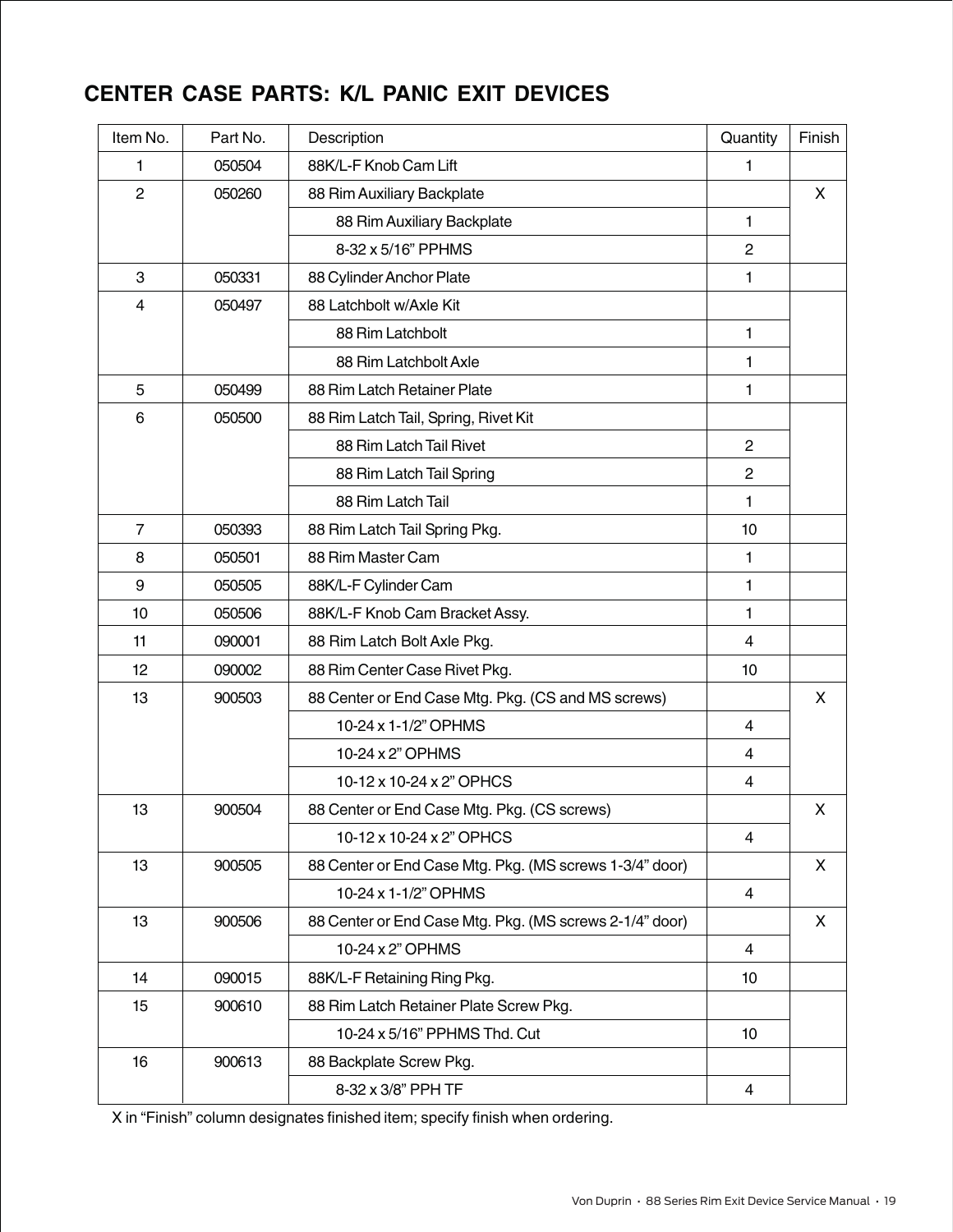### **CENTER CASE PARTS: K/L FIRE EXIT DEVICES**

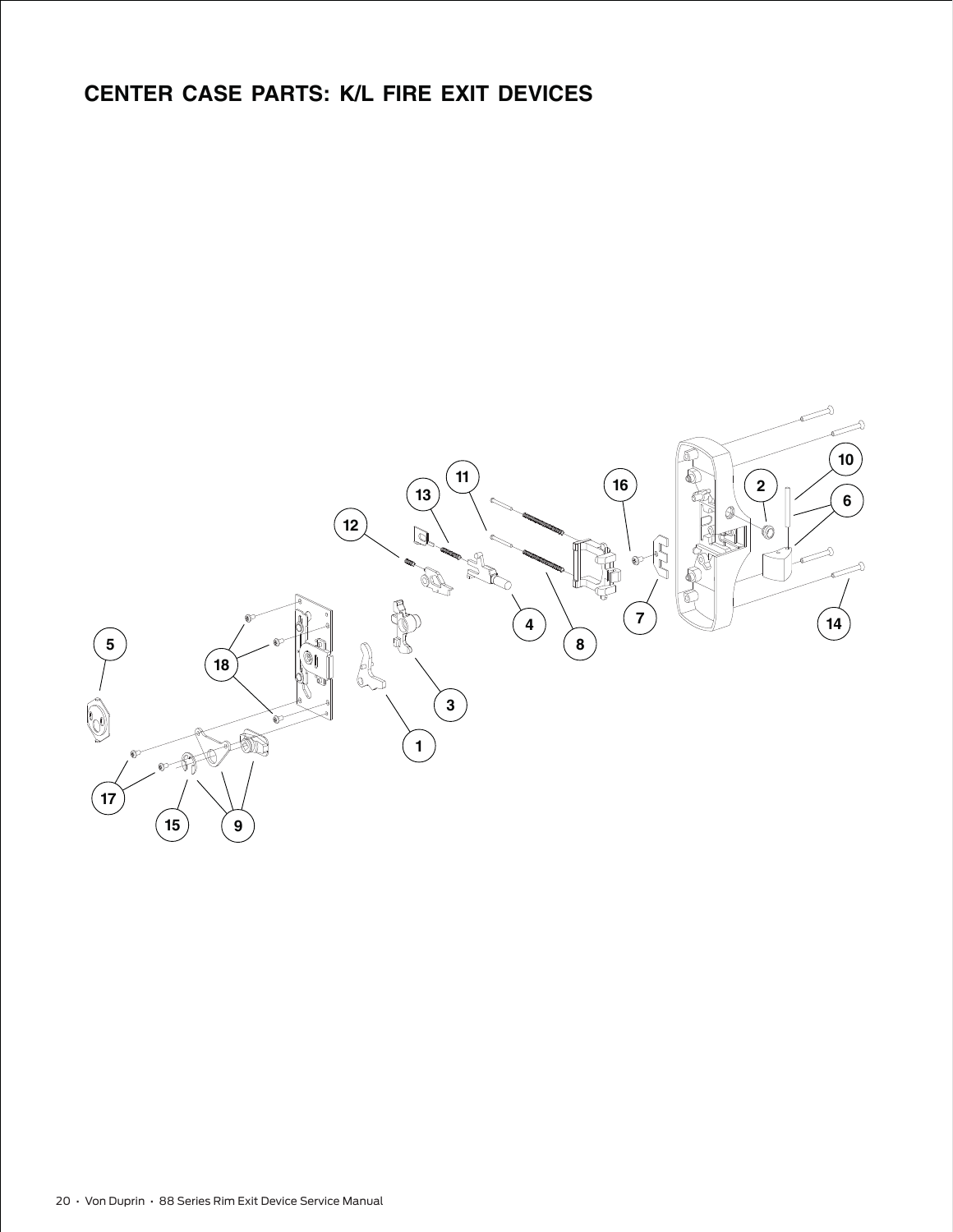### **CENTER CASE PARTS: K/L FIRE EXIT DEVICES**

| Item No.       | Part No. | Description                                             | Quantity       | Finish |
|----------------|----------|---------------------------------------------------------|----------------|--------|
| 1              | 050504   | 88K/L-F Knob Cam Lift                                   | 1              |        |
| $\overline{2}$ | 050272   | 88-F Auxiliary Bolt Bushing                             | 1              |        |
| 3              | 050274   | 88-F Master Cam LH (shown)                              | 1              |        |
| 3              | 050273   | 88-F Master Cam RH (not shown)                          | 1              |        |
| 4              | 050276   | 88-F Auxiliary Bolt LH (shown)                          | 1              |        |
| 4              | 050275   | 88-F Auxiliary Bolt RH (not shown)                      | 1              |        |
| 5              | 050331   | 88 Cylinder Anchor Plate                                | 1              |        |
| 6              | 050498   | 88-F Latchbolt w/Axle Kit                               |                |        |
|                |          | 88-F Rim Latchbolt                                      | 1              |        |
|                |          | 88 Rim Latchbolt Axle                                   | 1              |        |
| $\overline{7}$ | 050499   | 88 Rim Latch Retainer Plate                             | 1              |        |
| 8              | 050393   | 88 Rim Latch Tail Spring Pkg.                           | 10             |        |
| 9              | 050506   | 88K/L-F Knob Cam Bracket Assy.                          | 1              |        |
| 10             | 090001   | 88 Rim Latch Bolt Axle Pkg.                             | 4              |        |
| 11             | 090002   | 88 Rim Center Case Rivet Pkg.                           | 10             |        |
| 12             | 090009   | 88-F Rim Gravity Dog Spring Pkg.                        | 5              |        |
| 13             | 090017   | 88-F Auxiliary Bolt Return Spring Pkg.                  | 5              |        |
| 14             | 900503   | 88 Center or End Case Mtg. Pkg. (CS and MS screws)      |                | X      |
|                |          | 10-24 x 1-1/2" OPHMS                                    | $\overline{4}$ |        |
|                |          | 10-24 x 2" OPHMS                                        | 4              |        |
|                |          | 10-12 x 10-24 x 2" OPHCS                                | $\overline{4}$ |        |
| 14             | 900504   | 88 Center or End Case Mtg. Pkg. (CS screws)             |                | X      |
|                |          | 10-12 x 10-24 x 2" OPHCS                                | $\overline{4}$ |        |
| 14             | 900505   | 88 Center or End Case Mtg. Pkg. (MS screws 1-3/4" door) |                | X      |
|                |          | 10-24 x 1-1/2" OPHMS                                    | 4              |        |
| 14             | 900506   | 88 Center or End Case Mtg. Pkg. (MS screws 2-1/4" door) |                | X      |
|                |          | 10-24 x 2" OPHMS                                        | $\overline{4}$ |        |
| 15             | 090015   | 88K/L-F Retaining Ring Pkg.                             | 10             |        |
| 16             | 900610   | 88 Rim Latch Retainer Plate Screw Pkg.                  |                |        |
|                |          | 10-24 x 5/16" PPHMS Thd. Cut                            | 10             |        |
| 17             | 900613   | 88 Backplate Screw Pkg.                                 |                |        |
|                |          | 8-32 x 3/8" PPH TF                                      | 4              |        |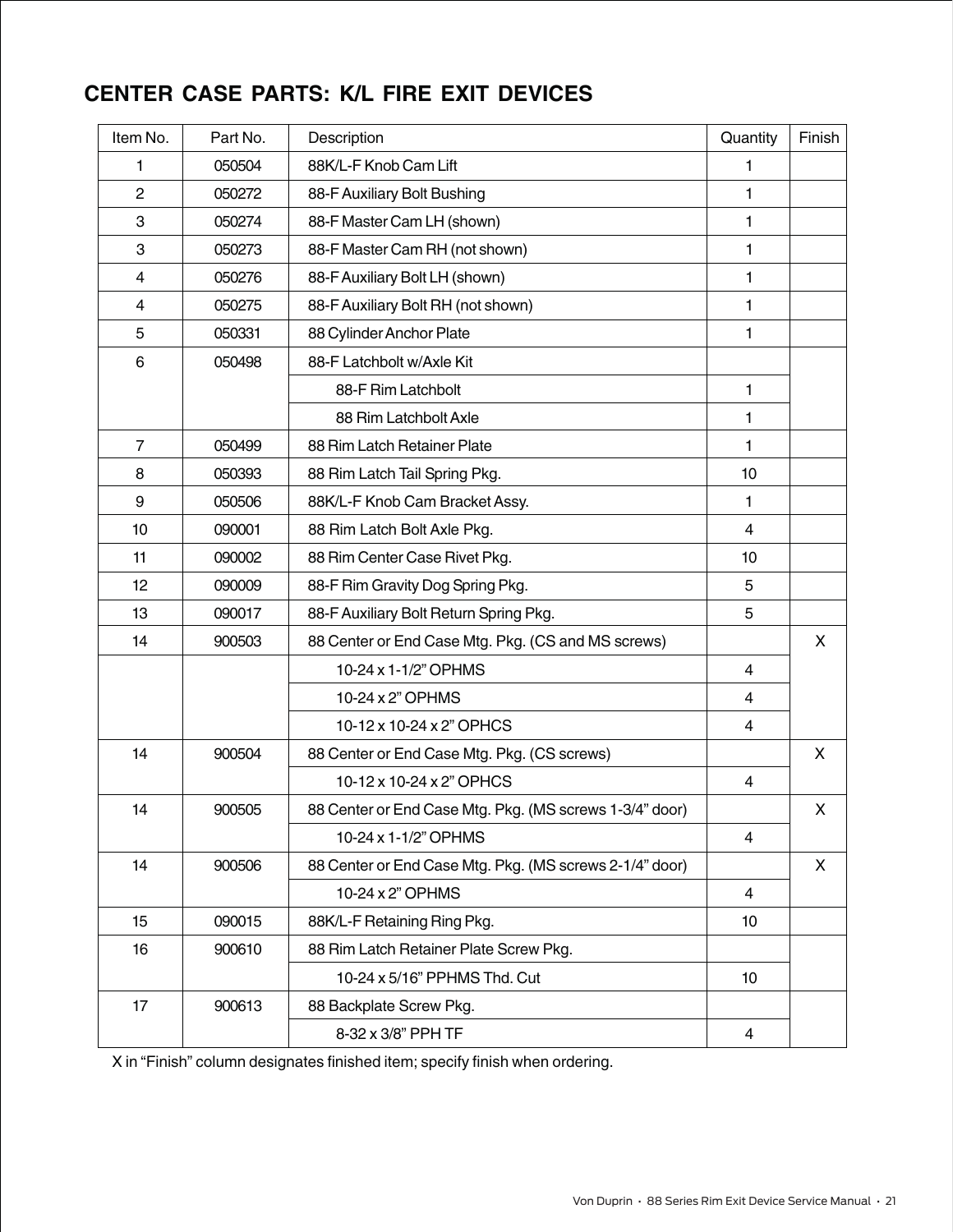### **BACKPLATE CONVERSION KITS**

Specify Finish when Ordering Backplate Conversion Kits



Description: 88CK-NL Part No. 050101



Description: 88CK-TP Part No. 050102



Description: 88CK-K/L Part No. 050103



Description: 88CK-NL-F Part No. 050106



Description: 88CK-TP-F Part No. 050107



Description: 88CK-K/L-F Part No. 050108



| <b>Description</b> | Part No. |
|--------------------|----------|
| E88K RHR FSE 24VDC | 050336   |
| E88K LHR FSE 24VDC | 050337   |
| E88K RHR FS 24VDC  | 050338   |
| E88K LHR FS 24VDC  | 050339   |
| E88K RHR FSE 24VAC | 050344   |
| E88K LHR FSE 24VAC | 050345   |
| E88K RHR FS 24VAC  | 050346   |
| E88K LHR FS 24VAC  | 050347   |



| <b>Description</b> |  |  |                     | Part No. |
|--------------------|--|--|---------------------|----------|
|                    |  |  | E88TP RHR FSE 24VDC | 050341   |
|                    |  |  | E88TP LHR FSE 24VDC | 050341   |
|                    |  |  | E88TP RHR FS 24VDC  | 050342   |
|                    |  |  | E88TP LHR FS 24VDC  | 050343   |
|                    |  |  | E88TP RHR FSE 24VAC | 050348   |
|                    |  |  | E88TP LHR FSE 24VAC | 050349   |
|                    |  |  | E88TP RHR FS 24VAC  | 050350   |
|                    |  |  | E88TP LHR FS 24VAC  | 050351   |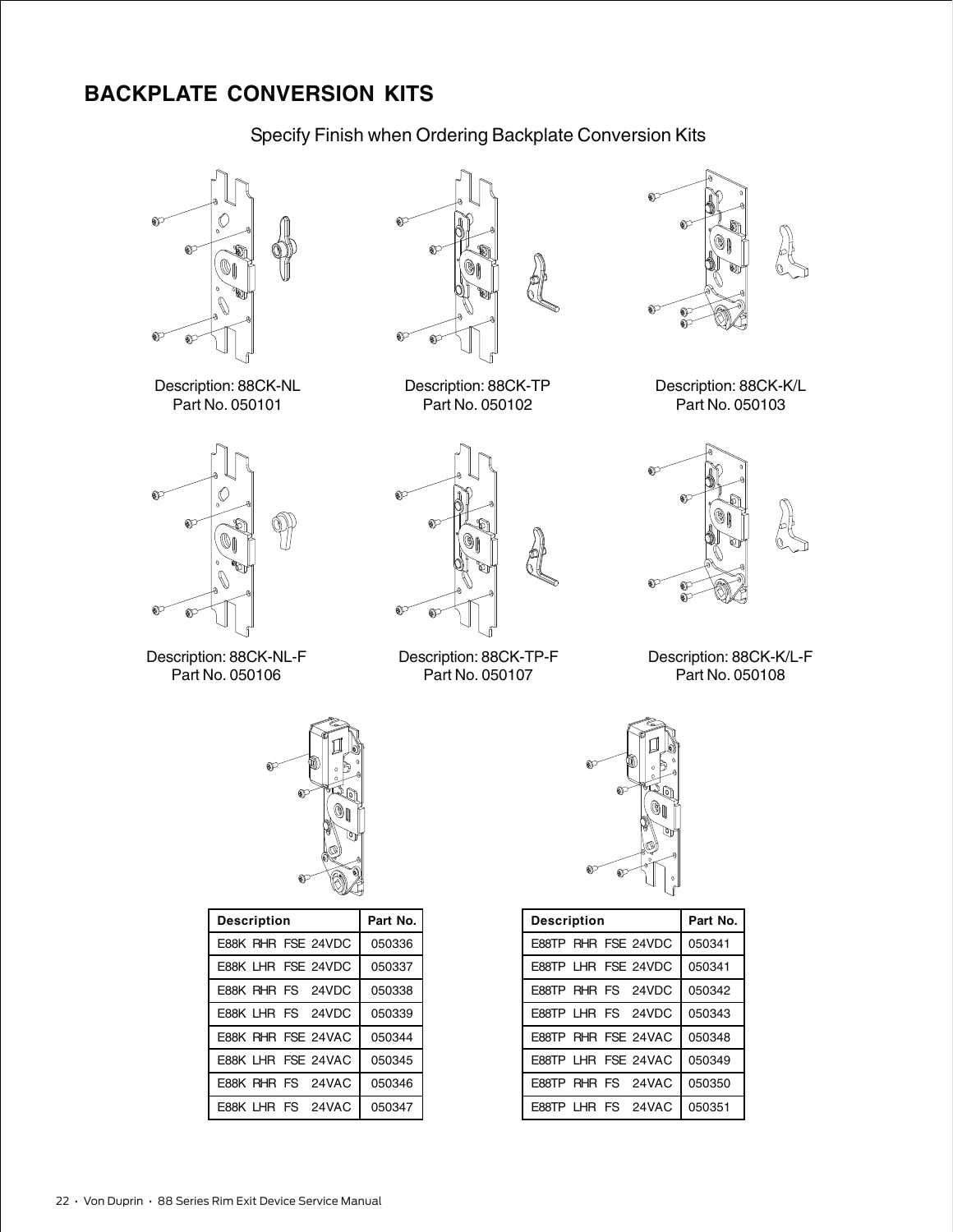### **CENTER CASE KITS**

#### Specify Finish when Ordering Center Case Kits



Panic Exit Device Center Case Kit RHR shown

| <b>Description (Panic Exit Devices)</b> |      |    |           | Part No. |
|-----------------------------------------|------|----|-----------|----------|
| 88EO/DT/NL                              |      |    |           | 050409   |
| 88TP                                    |      |    |           | 050410   |
| 88K/L                                   | RHR  |    |           | 050411   |
| 88K/L                                   | LHR  |    |           | 050412   |
| E88K                                    | RHR  |    | FSE 24VDC | 050336   |
| E88K                                    | LHR  |    | FSE 24VDC | 050337   |
| E88K                                    | RHR  | FS | 24VDC     | 050338   |
| E88K                                    | LHR  | FS | 24VDC     | 050339   |
| E88K                                    | RHR  |    | FSE 24VAC | 050344   |
| E88K                                    | l HR |    | FSE 24VAC | 050345   |
| E88K                                    | RHR  | FS | 24VAC     | 050346   |
| E88K                                    | LHR  |    | FS 24VAC  | 050347   |

| Description (Fire Exit Devices) |            |            |       | Part No. |
|---------------------------------|------------|------------|-------|----------|
| 88EO-F/NL-F RHR                 |            |            |       | 050424   |
| 88EO-F/NL-F LHR                 |            |            |       | 050425   |
| 88TP-F                          | <b>RHR</b> |            |       | 050426   |
| 88TP-F                          | LHR        |            |       | 050427   |
| 88K/L-F                         | <b>RHR</b> |            |       | 050428   |
| 88K/L-F                         | LHR        |            |       | 05029    |
| <b>E88K-F</b>                   | <b>RHR</b> | <b>FSE</b> | 24VDC | 050311   |
| <b>E88K-F</b>                   | LHR        | FSE        | 24VDC | 050312   |
| E88K-F                          | <b>RHR</b> | FS         | 24VDC | 050313   |
| <b>E88K-F</b>                   | LHR        | <b>FS</b>  | 24VDC | 050314   |
| E88TP-F                         | <b>RHR</b> | <b>FSE</b> | 24VDC | 050315   |
| E88TP-F                         | LHR        | <b>FSE</b> | 24VDC | 050316   |
| E88TP-F                         | <b>RHR</b> | FS         | 24VDC | 050317   |
| E88TP-F                         | LHR        | FS         | 24VDC | 050318   |
| <b>E88K-F</b>                   | <b>RHR</b> | FSE        | 24VAC | 050319   |
| <b>E88K-F</b>                   | LHR        | FSE        | 24VAC | 050320   |
| E88K-F                          | RHR        | FS         | 24VAC | 050321   |
| <b>E88K-F</b>                   | LHR        | FS.        | 24VAC | 050322   |
| E88TP-F                         | <b>RHR</b> | <b>FSE</b> | 24VAC | 050323   |
| E88TP-F                         | LHR        | <b>FSE</b> | 24VAC | 050324   |
| E88TP-F                         | <b>RHR</b> | FS         | 24VAC | 050325   |
| E88TP-F                         | LHR        | FS         | 24VAC | 050326   |



Fire Exit Device Center Case Kit RHR shown